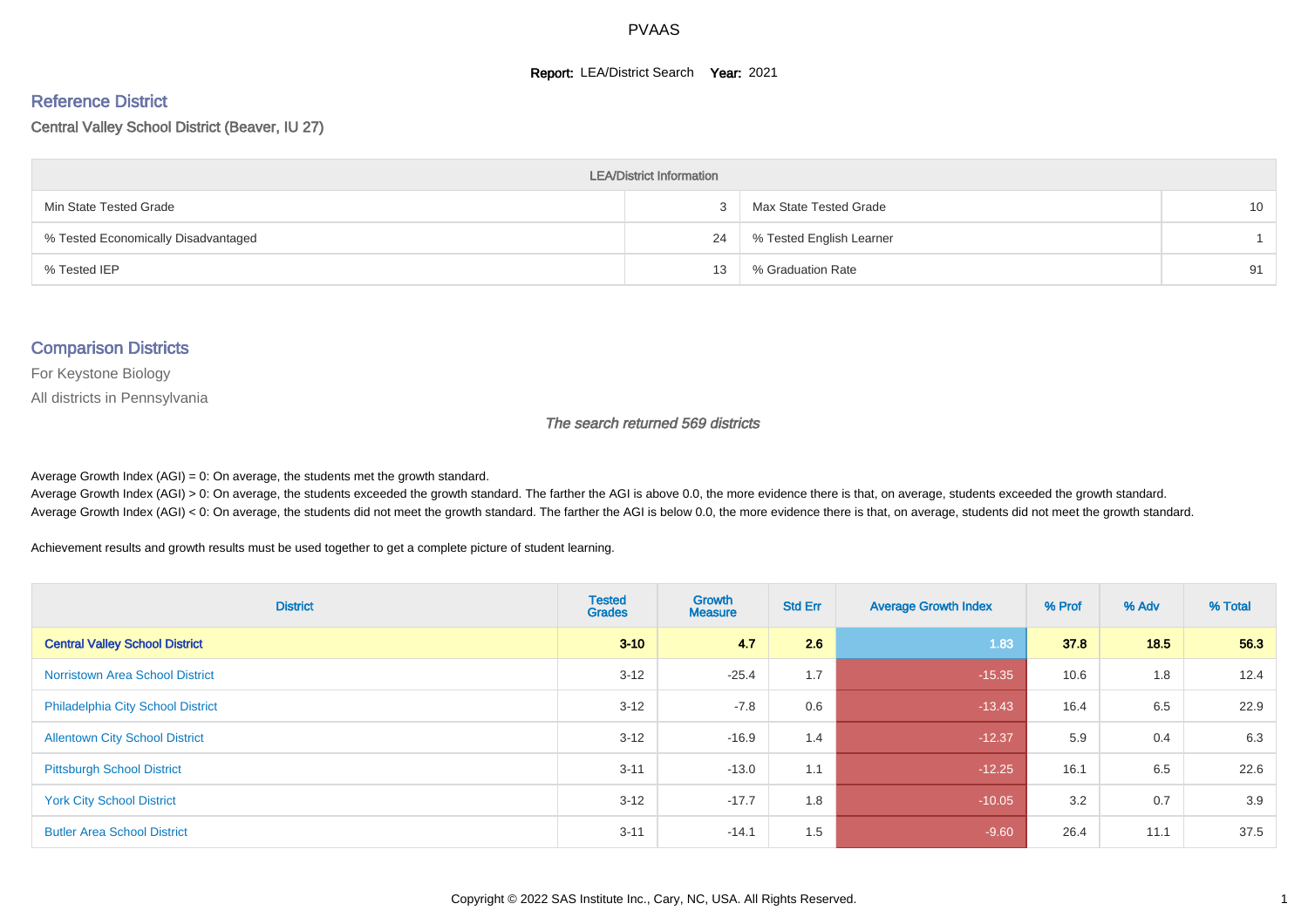| <b>District</b>                                    | <b>Tested</b><br><b>Grades</b> | Growth<br><b>Measure</b> | <b>Std Err</b> | <b>Average Growth Index</b> | % Prof | % Adv   | % Total |
|----------------------------------------------------|--------------------------------|--------------------------|----------------|-----------------------------|--------|---------|---------|
| <b>Central Valley School District</b>              | $3 - 10$                       | 4.7                      | 2.6            | 1.83                        | 37.8   | $18.5$  | 56.3    |
| <b>Muhlenberg School District</b>                  | $3 - 10$                       | $-17.8$                  | 1.9            | $-9.34$                     | 12.4   | 4.6     | 17.0    |
| <b>North Hills School District</b>                 | $3 - 11$                       | $-15.8$                  | 1.8            | $-8.84$                     | 26.4   | 19.8    | 46.2    |
| <b>Cheltenham School District</b>                  | $3 - 11$                       | $-17.6$                  | 2.0            | $-8.74$                     | 24.4   | 8.3     | 32.6    |
| <b>Williamsport Area School District</b>           | $3 - 11$                       | $-11.7$                  | 1.4            | $-8.29$                     | 18.2   | 10.5    | 28.7    |
| <b>West Side CTC</b>                               | $9 - 10$                       | $-32.0$                  | 3.9            | $-8.16$                     | 5.9    | 0.0     | 5.9     |
| Ambridge Area School District                      | $3 - 12$                       | $-19.4$                  | 2.5            | $-7.64$                     | 23.2   | 5.6     | 28.9    |
| <b>Lancaster School District</b>                   | $3 - 12$                       | $-10.0$                  | 1.4            | $-7.22$                     | 9.0    | 3.9     | 12.8    |
| <b>Greater Latrobe School District</b>             | $3 - 11$                       | $-14.1$                  | 2.0            | $-7.14$                     | 41.0   | 12.6    | 53.6    |
| <b>York Co School Of Technology</b>                | $9 - 12$                       | $-10.9$                  | 1.6            | $-6.79$                     | 22.6   | 4.0     | 26.6    |
| <b>Hempfield Area School District</b>              | $3-12$                         | $-10.2$                  | 1.6            | $-6.37$                     | 28.1   | 19.2    | 47.3    |
| <b>Kennett Consolidated School District</b>        | $3 - 11$                       | $-10.4$                  | 1.7            | $-6.27$                     | 28.7   | 14.0    | 42.7    |
| <b>Big Beaver Falls Area School District</b>       | $3 - 11$                       | $-17.9$                  | 2.8            | $-6.27$                     | 9.4    | 2.8     | 12.2    |
| <b>New Castle Area School District</b>             | $3-12$                         | $-13.6$                  | 2.3            | $-5.99$                     | 17.6   | 2.0     | 19.5    |
| <b>Coatesville Area School District</b>            | $3 - 11$                       | $-9.5$                   | 1.6            | $-5.81$                     | 12.8   | 3.3     | 16.2    |
| <b>Central Cambria School District</b>             | $3 - 11$                       | $-12.7$                  | 2.3            | $-5.61$                     | 19.4   | 7.4     | 26.9    |
| <b>Aliquippa School District</b>                   | $3 - 11$                       | $-20.0$                  | 3.6            | $-5.54$                     | 1.7    | 0.0     | 1.7     |
| <b>Frazier School District</b>                     | $3 - 11$                       | $-18.9$                  | 3.4            | $-5.49$                     | 18.3   | 1.4     | 19.7    |
| <b>Lincoln Park Performing Arts Charter School</b> | $7 - 11$                       | $-14.9$                  | 2.7            | $-5.45$                     | 39.3   | 8.9     | 48.2    |
| <b>Washington School District</b>                  | $3 - 11$                       | $-15.9$                  | 2.9            | $-5.44$                     | 12.9   | 1.7     | 14.7    |
| Philadelphia Academy Charter School                | $3 - 11$                       | $-14.7$                  | 2.7            | $-5.42$                     | 21.6   | $3.9\,$ | 25.5    |
| <b>Bristol Township School District</b>            | $3 - 11$                       | $-7.4$                   | 1.4            | $-5.32$                     | 13.8   | 4.6     | 18.4    |
| <b>Wilkes-Barre Area School District</b>           | $3 - 11$                       | $-12.4$                  | 2.4            | $-5.18$                     | 14.2   | 3.7     | 17.9    |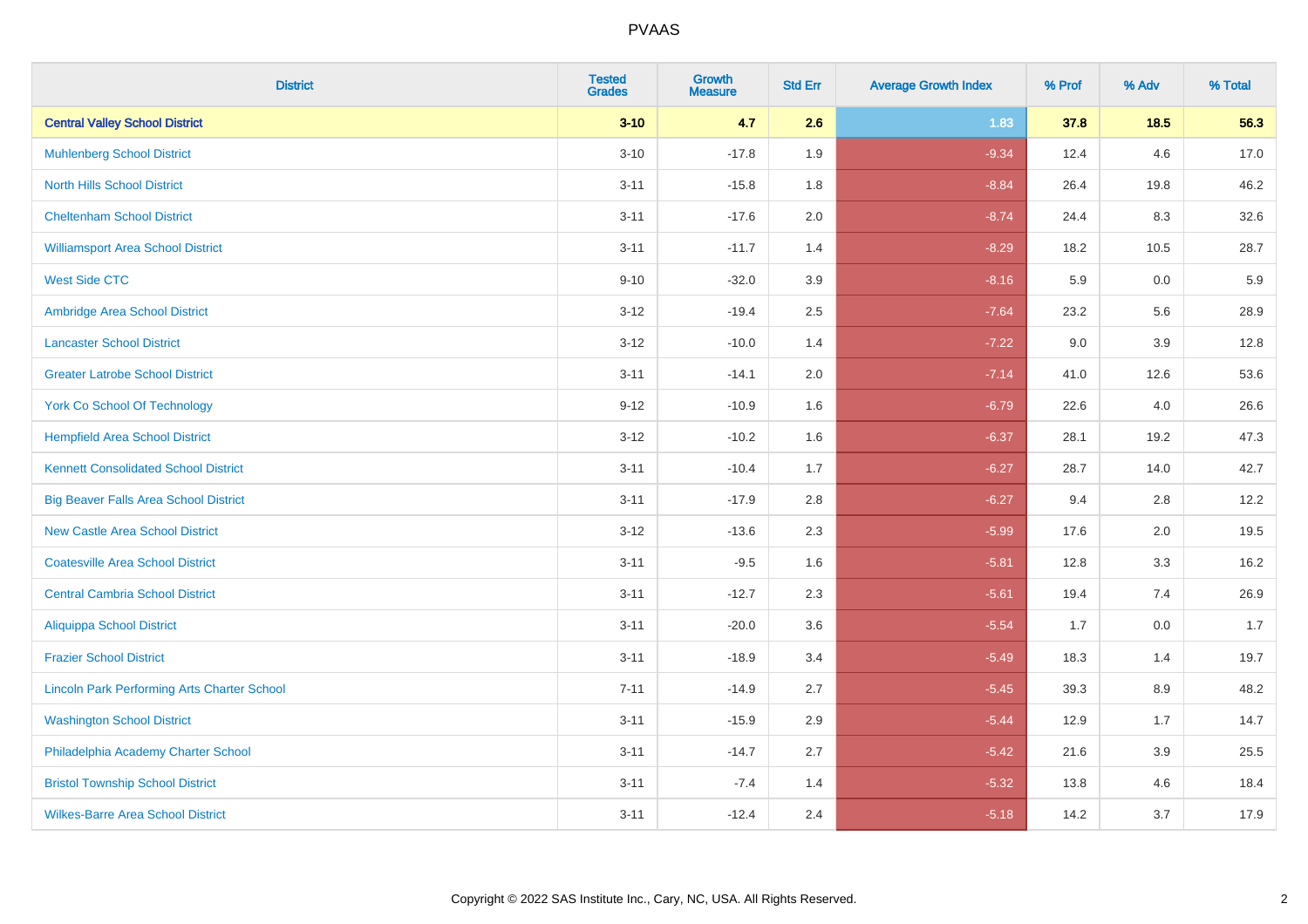| <b>District</b>                                   | <b>Tested</b><br><b>Grades</b> | <b>Growth</b><br><b>Measure</b> | <b>Std Err</b> | <b>Average Growth Index</b> | % Prof | % Adv   | % Total  |
|---------------------------------------------------|--------------------------------|---------------------------------|----------------|-----------------------------|--------|---------|----------|
| <b>Central Valley School District</b>             | $3 - 10$                       | 4.7                             | 2.6            | 1.83                        | 37.8   | 18.5    | 56.3     |
| <b>East Lycoming School District</b>              | $3 - 11$                       | $-10.9$                         | 2.1            | $-5.08$                     | 22.5   | 8.2     | $30.8\,$ |
| Meyersdale Area School District                   | $3 - 11$                       | $-16.1$                         | 3.3            | $-4.94$                     | 20.3   | 5.8     | 26.1     |
| <b>Trinity Area School District</b>               | $3 - 11$                       | $-8.7$                          | 1.8            | $-4.87$                     | 20.9   | 9.8     | 30.8     |
| <b>Executive Education Academy Charter School</b> | $3 - 10$                       | $-14.6$                         | 3.0            | $-4.81$                     | 8.5    | 1.2     | 9.8      |
| <b>Chartiers-Houston School District</b>          | $3 - 10$                       | $-16.5$                         | 3.5            | $-4.79$                     | 26.3   | 6.6     | 32.9     |
| <b>West Mifflin Area School District</b>          | $3 - 12$                       | $-11.9$                         | 2.5            | $-4.77$                     | 15.9   | 4.0     | 19.9     |
| Lehigh Valley Charter High School For The Arts    | $9 - 10$                       | $-11.8$                         | 2.5            | $-4.76$                     | 28.9   | 5.7     | 34.6     |
| <b>Girard School District</b>                     | $3 - 11$                       | $-12.3$                         | 2.6            | $-4.76$                     | 29.7   | 18.9    | 48.6     |
| <b>Neshannock Township School District</b>        | $3 - 10$                       | $-12.5$                         | 2.7            | $-4.73$                     | 29.0   | 13.0    | 42.0     |
| <b>Fannett-Metal School District</b>              | $3 - 11$                       | $-22.3$                         | 4.8            | $-4.65$                     | 16.4   | 6.6     | 23.0     |
| <b>Derry Area School District</b>                 | $3 - 11$                       | $-11.8$                         | 2.6            | $-4.53$                     | 34.8   | 6.1     | 40.9     |
| <b>Northwestern School District</b>               | $3 - 11$                       | $-14.6$                         | 3.2            | $-4.51$                     | 32.5   | 13.7    | 46.2     |
| <b>Dunmore School District</b>                    | $3 - 11$                       | $-12.2$                         | 2.7            | $-4.51$                     | 15.0   | 5.3     | 20.4     |
| <b>Hanover Public School District</b>             | $3 - 11$                       | $-12.4$                         | 2.7            | $-4.50$                     | 22.7   | 6.2     | 28.9     |
| Jim Thorpe Area School District                   | $3 - 11$                       | $-10.9$                         | 2.4            | $-4.48$                     | 19.5   | $6.0\,$ | 25.5     |
| <b>Greenville Area School District</b>            | $3 - 11$                       | $-13.2$                         | 3.0            | $-4.45$                     | 32.1   | 4.6     | 36.7     |
| <b>Chambersburg Area School District</b>          | $3 - 11$                       | $-5.6$                          | 1.3            | $-4.42$                     | 24.2   | 15.2    | 39.4     |
| <b>General Mclane School District</b>             | $3 - 11$                       | $-10.7$                         | 2.4            | $-4.40$                     | 34.0   | 15.6    | 49.6     |
| <b>Big Spring School District</b>                 | $3 - 11$                       | $-9.8$                          | 2.3            | $-4.32$                     | 23.6   | 12.9    | 36.5     |
| <b>Interboro School District</b>                  | $3 - 12$                       | $-8.4$                          | 2.0            | $-4.27$                     | 27.6   | 6.4     | 34.1     |
| <b>Central Dauphin School District</b>            | $3 - 11$                       | $-5.2$                          | 1.2            | $-4.24$                     | 29.3   | 8.7     | 38.0     |
| <b>Chartiers Valley School District</b>           | $3 - 11$                       | $-9.1$                          | 2.1            | $-4.23$                     | 20.7   | 17.4    | 38.0     |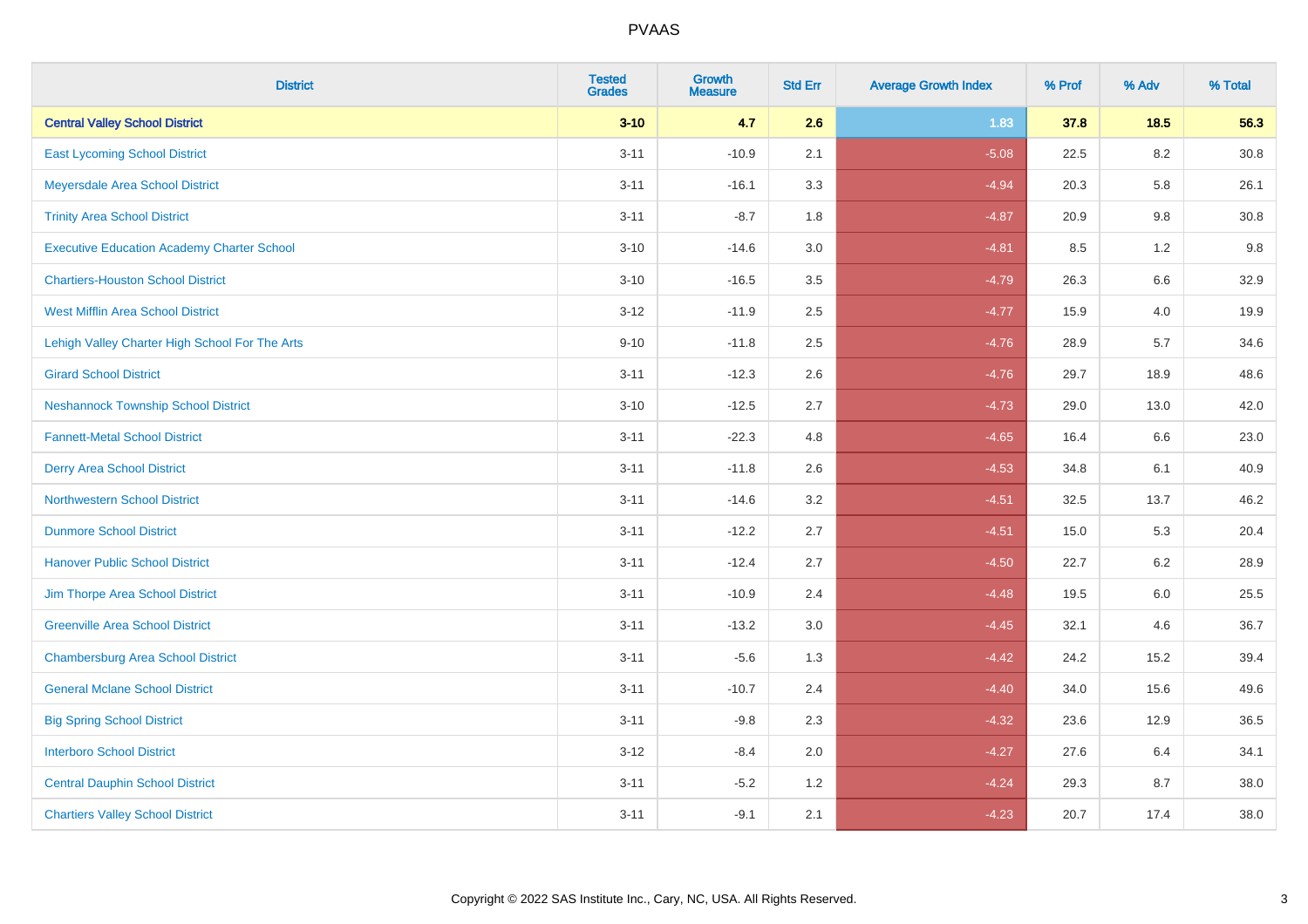| <b>District</b>                               | <b>Tested</b><br><b>Grades</b> | <b>Growth</b><br><b>Measure</b> | <b>Std Err</b> | <b>Average Growth Index</b> | % Prof | % Adv   | % Total |
|-----------------------------------------------|--------------------------------|---------------------------------|----------------|-----------------------------|--------|---------|---------|
| <b>Central Valley School District</b>         | $3 - 10$                       | 4.7                             | 2.6            | 1.83                        | 37.8   | 18.5    | 56.3    |
| <b>Central Fulton School District</b>         | $3 - 11$                       | $-13.3$                         | 3.2            | $-4.20$                     | 18.1   | 9.7     | 27.8    |
| <b>Williamsburg Community School District</b> | $3 - 11$                       | $-16.9$                         | 4.1            | $-4.14$                     | 22.4   | 0.0     | 22.4    |
| <b>Panther Valley School District</b>         | $3 - 12$                       | $-13.3$                         | 3.2            | $-4.10$                     | 31.5   | 4.1     | 35.6    |
| <b>Moniteau School District</b>               | $3 - 11$                       | $-11.8$                         | 2.9            | $-4.07$                     | 22.6   | $5.0\,$ | 27.6    |
| <b>Mid Valley School District</b>             | $3 - 10$                       | $-11.1$                         | 2.7            | $-4.07$                     | 28.3   | 8.1     | 36.4    |
| <b>Mcguffey School District</b>               | $3 - 11$                       | $-12.1$                         | 3.0            | $-4.06$                     | 12.8   | 5.9     | 18.6    |
| <b>Southmoreland School District</b>          | $3 - 11$                       | $-12.5$                         | 3.1            | $-4.04$                     | 33.3   | 15.5    | 48.8    |
| <b>Milton Area School District</b>            | $3 - 11$                       | $-10.1$                         | 2.5            | $-4.04$                     | 23.0   | 11.3    | 34.2    |
| <b>Scranton School District</b>               | $3 - 12$                       | $-10.1$                         | $2.5\,$        | $-4.04$                     | 20.0   | 7.7     | 27.7    |
| <b>Deer Lakes School District</b>             | $3 - 11$                       | $-10.0$                         | 2.5            | $-4.02$                     | 27.7   | 9.9     | 37.6    |
| <b>Ellwood City Area School District</b>      | $3 - 11$                       | $-12.5$                         | 3.1            | $-4.00$                     | 26.7   | 8.7     | 35.4    |
| <b>Plum Borough School District</b>           | $3 - 11$                       | $-9.4$                          | 2.4            | $-3.98$                     | 32.9   | 27.4    | 60.4    |
| <b>Windber Area School District</b>           | $3 - 11$                       | $-11.9$                         | 3.0            | $-3.94$                     | 41.0   | 10.3    | 51.3    |
| <b>Tussey Mountain School District</b>        | $3 - 12$                       | $-13.0$                         | 3.3            | $-3.93$                     | 11.1   | 3.2     | 14.3    |
| <b>Bethlehem Area School District</b>         | $3 - 11$                       | $-4.5$                          | 1.1            | $-3.91$                     | 20.4   | 11.3    | 31.7    |
| <b>Tacony Academy Charter School</b>          | $3 - 11$                       | $-12.9$                         | 3.3            | $-3.90$                     | 8.6    | 1.4     | 10.0    |
| <b>Grove City Area School District</b>        | $3 - 12$                       | $-8.8$                          | 2.3            | $-3.89$                     | 25.6   | 16.4    | 42.0    |
| <b>Pittston Area School District</b>          | $3 - 11$                       | $-8.2$                          | 2.2            | $-3.75$                     | 26.7   | 14.8    | 41.5    |
| <b>Mohawk Area School District</b>            | $3 - 11$                       | $-10.5$                         | 2.8            | $-3.75$                     | 35.1   | 10.6    | 45.7    |
| Jefferson County-Dubois AVTS                  | $9 - 11$                       | $-11.7$                         | 3.1            | $-3.72$                     | 17.6   | 2.8     | 20.4    |
| <b>Shade-Central City School District</b>     | $3 - 11$                       | $-14.6$                         | 4.0            | $-3.68$                     | 9.6    | $0.0\,$ | 9.6     |
| <b>Old Forge School District</b>              | $3 - 12$                       | $-11.3$                         | 3.1            | $-3.62$                     | 28.6   | 13.2    | 41.8    |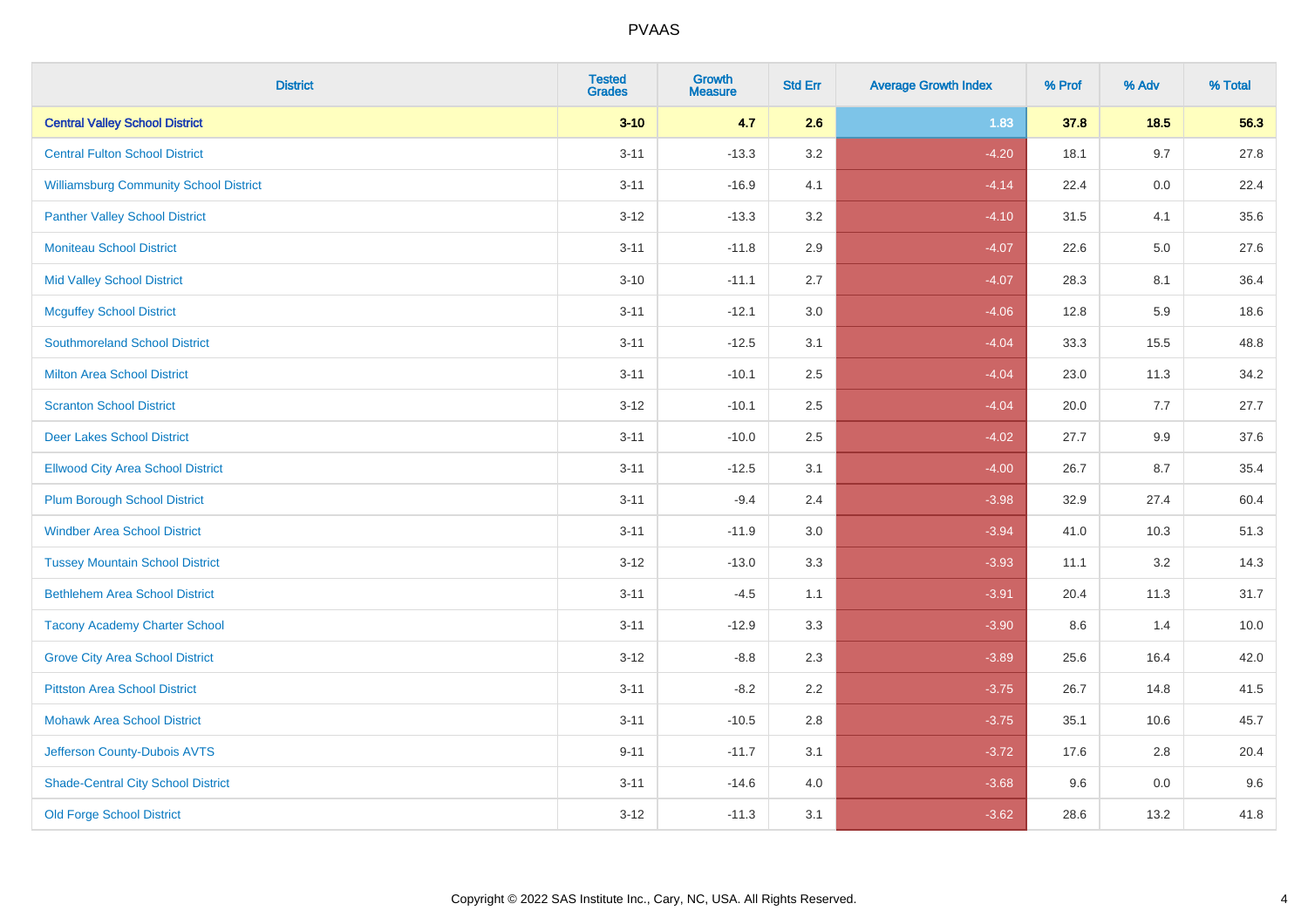| <b>District</b>                           | <b>Tested</b><br><b>Grades</b> | <b>Growth</b><br><b>Measure</b> | <b>Std Err</b> | <b>Average Growth Index</b> | % Prof | % Adv | % Total |
|-------------------------------------------|--------------------------------|---------------------------------|----------------|-----------------------------|--------|-------|---------|
| <b>Central Valley School District</b>     | $3 - 10$                       | 4.7                             | 2.6            | 1.83                        | 37.8   | 18.5  | 56.3    |
| <b>West York Area School District</b>     | $3 - 12$                       | $-9.8$                          | 2.7            | $-3.57$                     | 21.9   | 10.9  | 32.8    |
| Morrisville Borough School District       | $3 - 11$                       | $-13.1$                         | 3.7            | $-3.52$                     | 4.9    | 1.6   | 6.6     |
| Mechanicsburg Area School District        | $3 - 11$                       | $-5.7$                          | 1.6            | $-3.48$                     | 35.1   | 16.0  | 51.2    |
| <b>South Park School District</b>         | $3 - 11$                       | $-8.8$                          | 2.5            | $-3.46$                     | 28.1   | 17.0  | 45.2    |
| <b>Burgettstown Area School District</b>  | $3 - 11$                       | $-11.2$                         | 3.2            | $-3.46$                     | 16.0   | 2.7   | 18.7    |
| <b>Ligonier Valley School District</b>    | $3 - 11$                       | $-10.8$                         | 3.1            | $-3.43$                     | 34.1   | 5.8   | 39.9    |
| <b>Shikellamy School District</b>         | $3 - 10$                       | $-8.3$                          | 2.4            | $-3.42$                     | 20.8   | 18.5  | 39.2    |
| <b>Mount Carmel Area School District</b>  | $3 - 11$                       | $-7.9$                          | 2.3            | $-3.38$                     | 18.2   | 4.4   | 22.6    |
| East Stroudsburg Area School District     | $3 - 11$                       | $-4.9$                          | 1.4            | $-3.38$                     | 22.7   | 12.5  | 35.2    |
| Lackawanna Trail School District          | $3 - 10$                       | $-11.0$                         | 3.3            | $-3.35$                     | 13.1   | 18.0  | 31.2    |
| <b>Riverview School District</b>          | $3 - 11$                       | $-13.0$                         | 4.0            | $-3.29$                     | 43.1   | 7.8   | 51.0    |
| Canon-Mcmillan School District            | $3 - 11$                       | $-5.0$                          | 1.5            | $-3.25$                     | 30.8   | 28.5  | 59.3    |
| <b>Somerset Area School District</b>      | $3 - 11$                       | $-7.6$                          | 2.4            | $-3.17$                     | 21.0   | 14.5  | 35.5    |
| <b>Parkland School District</b>           | $3 - 11$                       | $-3.7$                          | 1.2            | $-3.17$                     | 31.4   | 30.6  | 62.0    |
| <b>Montoursville Area School District</b> | $3 - 12$                       | $-8.4$                          | 2.6            | $-3.17$                     | 38.8   | 18.2  | 57.0    |
| <b>Keystone Oaks School District</b>      | $3 - 11$                       | $-7.2$                          | 2.3            | $-3.14$                     | 30.0   | 11.1  | 41.0    |
| <b>Wissahickon School District</b>        | $3 - 10$                       | $-5.3$                          | 1.7            | $-3.14$                     | 27.5   | 29.0  | 56.6    |
| <b>Hanover Area School District</b>       | $3 - 11$                       | $-14.7$                         | 4.7            | $-3.13$                     | 12.1   | 3.0   | 15.2    |
| <b>Erie City School District</b>          | $3 - 12$                       | $-4.5$                          | 1.4            | $-3.09$                     | 13.4   | 6.7   | 20.1    |
| Jefferson-Morgan School District          | $3 - 10$                       | $-12.0$                         | 3.9            | $-3.09$                     | 28.6   | 6.1   | 34.7    |
| California Area School District           | $3 - 10$                       | $-13.7$                         | 4.5            | $-3.06$                     | 41.7   | 16.7  | 58.3    |
| <b>Greensburg Salem School District</b>   | $3 - 11$                       | $-6.9$                          | 2.2            | $-3.06$                     | 30.3   | 13.3  | 43.6    |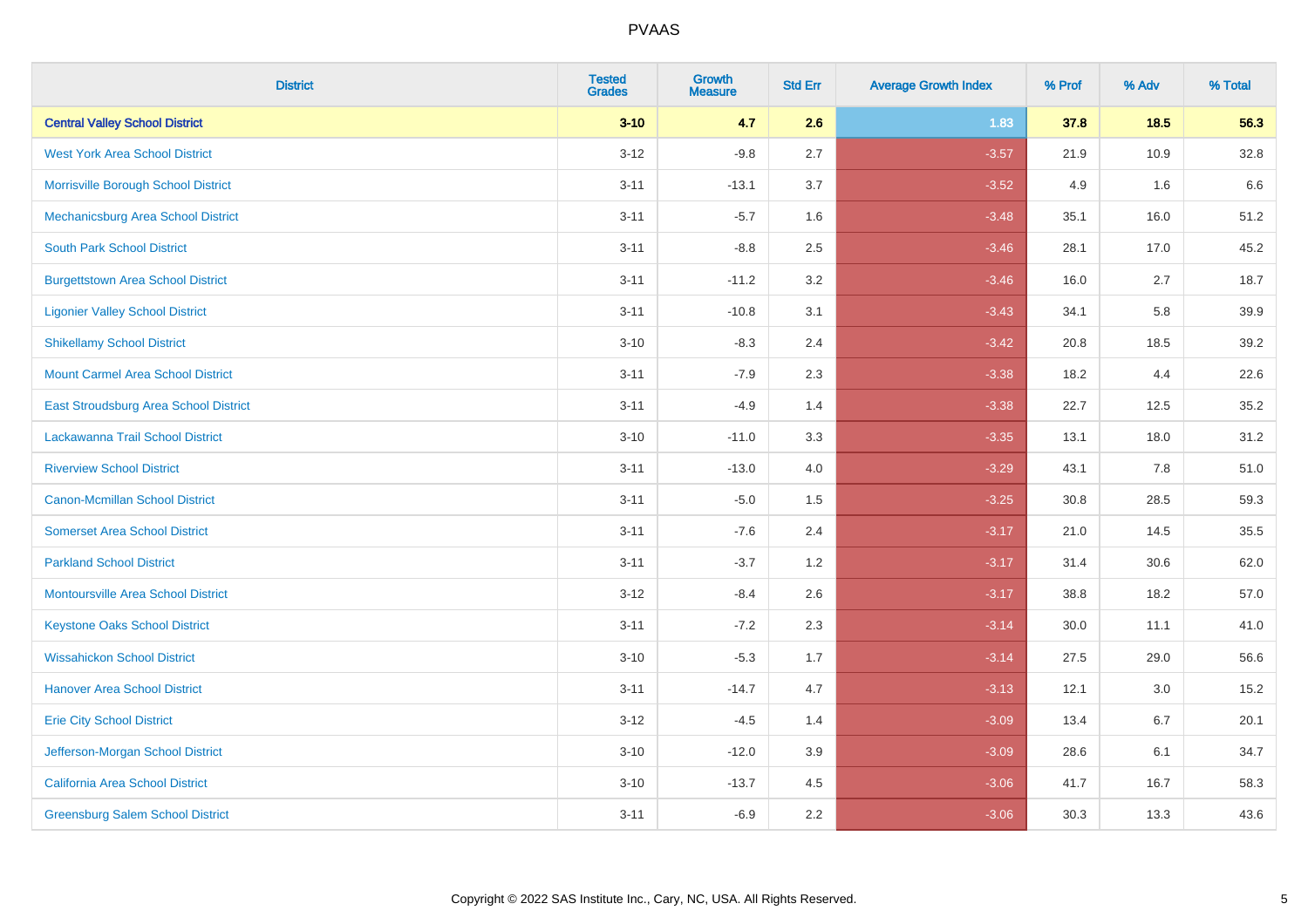| <b>District</b>                                | <b>Tested</b><br><b>Grades</b> | <b>Growth</b><br><b>Measure</b> | <b>Std Err</b> | <b>Average Growth Index</b> | % Prof | % Adv  | % Total |
|------------------------------------------------|--------------------------------|---------------------------------|----------------|-----------------------------|--------|--------|---------|
| <b>Central Valley School District</b>          | $3 - 10$                       | 4.7                             | 2.6            | 1.83                        | 37.8   | $18.5$ | 56.3    |
| Imhotep Institute Charter High School          | $9 - 11$                       | $-17.6$                         | 5.8            | $-3.03$                     | 15.4   | 0.0    | 15.4    |
| Boys Latin Of Philadelphia Charter School      | $6 - 12$                       | $-8.0$                          | 2.7            | $-3.02$                     | 1.4    | 0.0    | 1.4     |
| <b>Gettysburg Area School District</b>         | $3 - 11$                       | $-6.0$                          | 2.0            | $-3.02$                     | 28.8   | 19.6   | 48.5    |
| <b>Corry Area School District</b>              | $3 - 11$                       | $-6.8$                          | 2.3            | $-3.01$                     | 24.0   | 8.8    | 32.8    |
| <b>Carlisle Area School District</b>           | $3 - 11$                       | $-5.2$                          | 1.7            | $-2.99$                     | 28.0   | 19.3   | 47.3    |
| <b>Montour School District</b>                 | $3 - 11$                       | $-6.1$                          | 2.1            | $-2.95$                     | 31.8   | 23.6   | 55.3    |
| <b>Baldwin-Whitehall School District</b>       | $3 - 11$                       | $-5.5$                          | 1.9            | $-2.93$                     | 32.0   | 14.7   | 46.7    |
| <b>Carbon Career &amp; Technical Institute</b> | $9 - 11$                       | $-9.3$                          | 3.2            | $-2.92$                     | 19.6   | 2.2    | 21.7    |
| <b>Mifflinburg Area School District</b>        | $3 - 11$                       | $-6.0$                          | 2.1            | $-2.87$                     | 32.7   | 13.3   | 46.0    |
| <b>Berwick Area School District</b>            | $3 - 11$                       | $-6.9$                          | 2.4            | $-2.84$                     | 22.3   | 11.5   | 33.8    |
| Southern Columbia Area School District         | $3 - 11$                       | $-8.5$                          | 3.0            | $-2.83$                     | 30.5   | 12.8   | 43.3    |
| <b>Innovative Arts Academy Charter School</b>  | $6 - 11$                       | $-7.2$                          | 2.5            | $-2.83$                     | 2.0    | 0.0    | $2.0\,$ |
| <b>Quakertown Community School District</b>    | $3 - 12$                       | $-4.3$                          | $1.5\,$        | $-2.79$                     | 33.8   | 20.1   | 53.8    |
| <b>Sharon City School District</b>             | $3 - 11$                       | $-6.5$                          | 2.3            | $-2.79$                     | 13.1   | 5.0    | 18.1    |
| <b>Pottsgrove School District</b>              | $3 - 11$                       | $-5.5$                          | 2.0            | $-2.78$                     | 28.6   | 10.3   | 38.8    |
| <b>Clarion-Limestone Area School District</b>  | $3 - 12$                       | $-10.0$                         | 3.6            | $-2.76$                     | 28.3   | 20.0   | 48.3    |
| Selinsgrove Area School District               | $3 - 12$                       | $-5.7$                          | 2.1            | $-2.74$                     | 25.4   | 13.9   | 39.2    |
| <b>Karns City Area School District</b>         | $3 - 11$                       | $-7.2$                          | 2.6            | $-2.71$                     | 26.4   | 20.8   | 47.2    |
| <b>Eastern York School District</b>            | $3 - 11$                       | $-6.2$                          | 2.3            | $-2.70$                     | 27.8   | 18.5   | 46.4    |
| La Academia Partnership Charter School         | $6 - 11$                       | $-15.5$                         | 5.7            | $-2.70$                     | 2.3    | 0.0    | 2.3     |
| <b>Governor Mifflin School District</b>        | $3 - 11$                       | $-4.4$                          | 1.6            | $-2.69$                     | 30.3   | 7.7    | 38.0    |
| <b>Avonworth School District</b>               | $3 - 10$                       | $-6.2$                          | 2.3            | $-2.68$                     | 35.9   | 14.1   | 50.0    |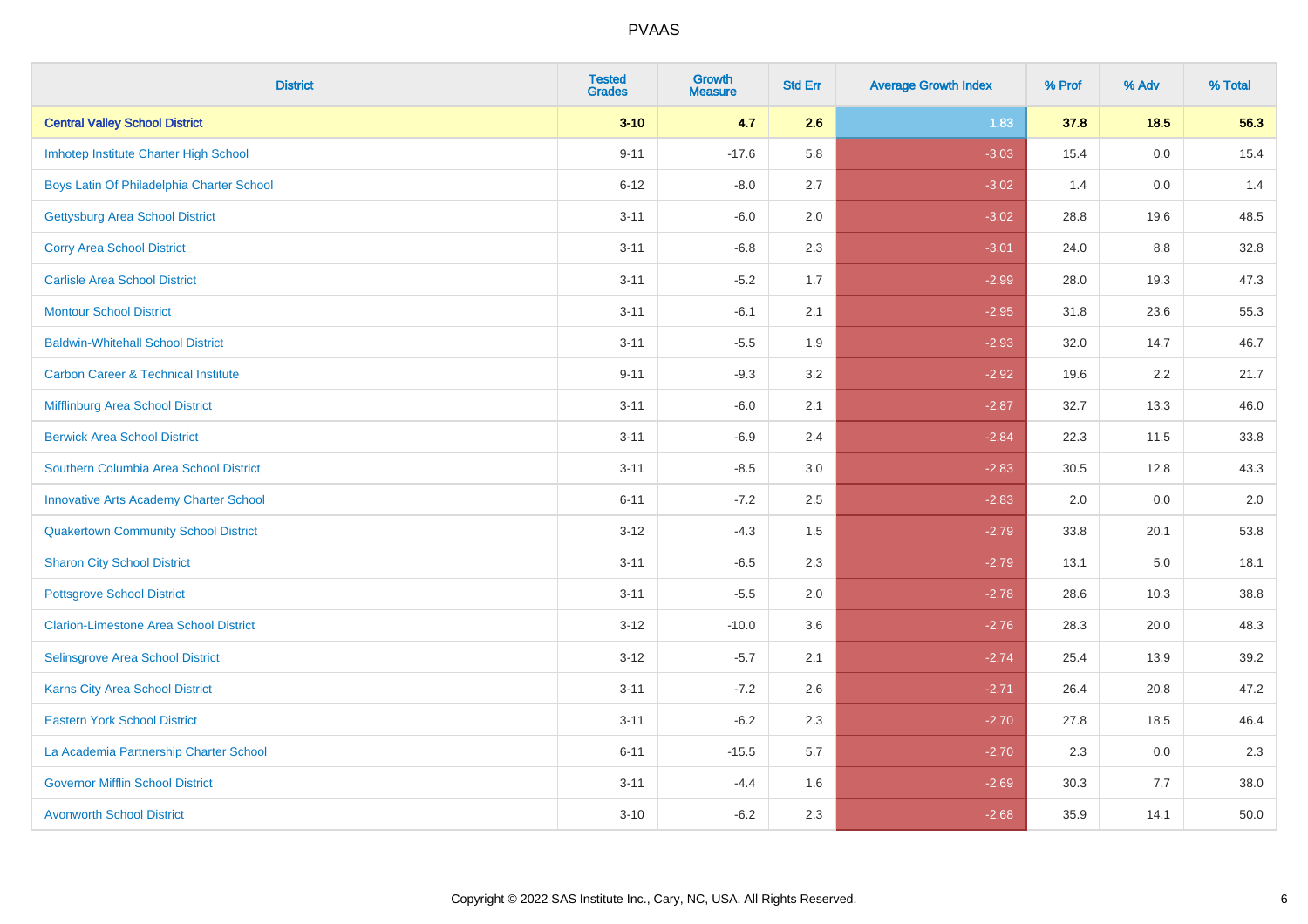| <b>District</b>                               | <b>Tested</b><br><b>Grades</b> | <b>Growth</b><br><b>Measure</b> | <b>Std Err</b> | <b>Average Growth Index</b> | % Prof | % Adv | % Total |
|-----------------------------------------------|--------------------------------|---------------------------------|----------------|-----------------------------|--------|-------|---------|
| <b>Central Valley School District</b>         | $3 - 10$                       | 4.7                             | 2.6            | 1.83                        | 37.8   | 18.5  | 56.3    |
| <b>Lawrence County CTC</b>                    | $10 - 11$                      | $-9.8$                          | 3.7            | $-2.68$                     | 7.3    | 0.0   | $7.3$   |
| <b>Blairsville-Saltsburg School District</b>  | $3 - 11$                       | $-7.5$                          | 2.8            | $-2.67$                     | 20.1   | 8.2   | 28.3    |
| <b>Connellsville Area School District</b>     | $3 - 11$                       | $-5.3$                          | 2.0            | $-2.67$                     | 24.2   | 5.0   | 29.1    |
| <b>Turkeyfoot Valley Area School District</b> | $3 - 12$                       | $-15.4$                         | 5.8            | $-2.66$                     | 3.8    | 3.8   | 7.6     |
| <b>Richland School District</b>               | $3 - 11$                       | $-6.9$                          | 2.6            | $-2.63$                     | 40.1   | 20.9  | 61.0    |
| <b>Bethel Park School District</b>            | $3 - 11$                       | $-4.4$                          | 1.7            | $-2.62$                     | 40.1   | 27.3  | 67.4    |
| <b>Union City Area School District</b>        | $3 - 12$                       | $-8.7$                          | 3.3            | $-2.59$                     | 29.7   | 10.9  | 40.6    |
| <b>Greater Nanticoke Area School District</b> | $3 - 12$                       | $-6.8$                          | 2.6            | $-2.58$                     | 15.2   | 8.9   | 24.1    |
| Catasauqua Area School District               | $3 - 12$                       | $-7.3$                          | 2.8            | $-2.58$                     | 27.1   | 11.2  | 38.3    |
| <b>Antietam School District</b>               | $3 - 10$                       | $-9.5$                          | 3.7            | $-2.57$                     | 20.9   | 1.5   | 22.4    |
| Columbia-Montour AVTS                         | $9 - 10$                       | $-7.1$                          | 2.8            | $-2.52$                     | 19.5   | 3.2   | 22.7    |
| Perseus House Charter School Of Excellence    | $6 - 11$                       | $-6.4$                          | 2.6            | $-2.50$                     | 0.9    | 0.0   | 0.9     |
| Pocono Mountain School District               | $3 - 12$                       | $-4.3$                          | 1.8            | $-2.43$                     | 35.5   | 17.1  | 52.6    |
| <b>Forbes Road School District</b>            | $3 - 11$                       | $-11.5$                         | 4.7            | $-2.43$                     | 23.1   | 10.3  | 33.3    |
| <b>Redbank Valley School District</b>         | $3 - 11$                       | $-7.5$                          | 3.1            | $-2.41$                     | 12.4   | 10.6  | 23.1    |
| <b>Wyoming Valley West School District</b>    | $3 - 11$                       | $-5.5$                          | 2.3            | $-2.38$                     | 22.2   | 9.2   | 31.4    |
| Mount Pleasant Area School District           | $3 - 11$                       | $-5.4$                          | 2.3            | $-2.37$                     | 33.3   | 8.7   | 42.0    |
| <b>Pottsville Area School District</b>        | $3 - 12$                       | $-4.9$                          | 2.1            | $-2.36$                     | 21.8   | 7.9   | 29.6    |
| Octorara Area School District                 | $3 - 11$                       | $-7.5$                          | 3.2            | $-2.35$                     | 26.1   | 17.0  | 43.2    |
| <b>City CHS</b>                               | $10 - 11$                      | $-5.6$                          | 2.4            | $-2.34$                     | 15.9   | 1.5   | 17.4    |
| <b>Jamestown Area School District</b>         | $3 - 11$                       | $-9.5$                          | 4.1            | $-2.33$                     | 41.5   | 4.9   | 46.3    |
| <b>Riverside School District</b>              | $3 - 11$                       | $-6.2$                          | 2.7            | $-2.33$                     | 20.8   | 17.0  | 37.7    |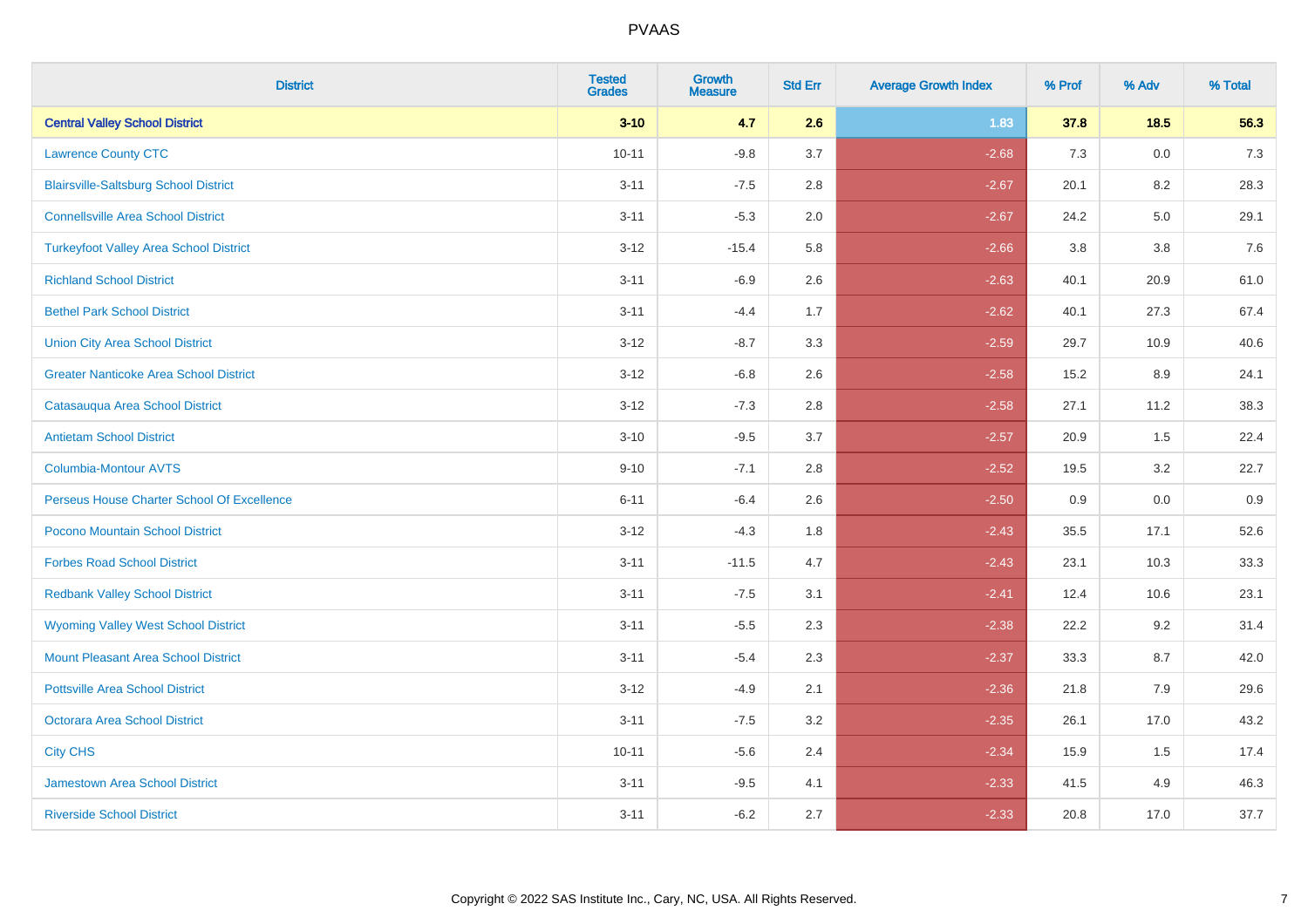| <b>District</b>                                                       | <b>Tested</b><br><b>Grades</b> | <b>Growth</b><br><b>Measure</b> | <b>Std Err</b> | <b>Average Growth Index</b> | % Prof | % Adv | % Total |
|-----------------------------------------------------------------------|--------------------------------|---------------------------------|----------------|-----------------------------|--------|-------|---------|
| <b>Central Valley School District</b>                                 | $3 - 10$                       | 4.7                             | 2.6            | 1.83                        | 37.8   | 18.5  | 56.3    |
| <b>Commodore Perry School District</b>                                | $3 - 11$                       | $-10.4$                         | 4.5            | $-2.30$                     | 29.4   | 5.9   | 35.3    |
| <b>Carmichaels Area School District</b>                               | $3 - 10$                       | $-7.0$                          | 3.1            | $-2.30$                     | 17.8   | 9.6   | 27.4    |
| <b>Susquenita School District</b>                                     | $3 - 11$                       | $-5.9$                          | 2.6            | $-2.28$                     | 30.6   | 13.9  | 44.4    |
| <b>Achievement House Charter School</b>                               | $7 - 11$                       | $-8.2$                          | 3.6            | $-2.28$                     | 16.7   | 2.8   | 19.4    |
| <b>Owen J Roberts School District</b>                                 | $3 - 11$                       | $-3.5$                          | 1.5            | $-2.27$                     | 36.8   | 24.4  | 61.2    |
| <b>Yough School District</b>                                          | $3 - 10$                       | $-6.2$                          | 2.7            | $-2.27$                     | 28.9   | 8.8   | 37.7    |
| <b>Elizabeth Forward School District</b>                              | $3 - 11$                       | $-5.5$                          | 2.5            | $-2.25$                     | 32.2   | 12.8  | 45.0    |
| <b>Wyoming Area School District</b>                                   | $3 - 10$                       | $-5.5$                          | 2.5            | $-2.21$                     | 32.0   | 9.6   | 41.6    |
| <b>Western Beaver County School District</b>                          | $3 - 11$                       | $-9.3$                          | 4.2            | $-2.20$                     | 45.1   | 3.9   | 49.0    |
| <b>North Schuylkill School District</b>                               | $3 - 11$                       | $-4.7$                          | 2.2            | $-2.16$                     | 20.2   | 11.7  | 31.9    |
| <b>Elk Lake School District</b>                                       | $3 - 11$                       | $-6.1$                          | 2.9            | $-2.12$                     | 26.3   | 11.6  | 37.9    |
| <b>West Middlesex Area School District</b>                            | $3 - 10$                       | $-7.4$                          | 3.5            | $-2.11$                     | 32.0   | 9.6   | 41.6    |
| <b>Cambria Heights School District</b>                                | $3 - 10$                       | $-6.2$                          | 2.9            | $-2.11$                     | 25.0   | 13.0  | 38.0    |
| <b>East Allegheny School District</b>                                 | $3 - 11$                       | $-6.4$                          | 3.0            | $-2.11$                     | 21.0   | 7.4   | 28.4    |
| <b>Mastery Charter School - Gratz Campus</b>                          | $7 - 10$                       | $-9.5$                          | 4.6            | $-2.09$                     | 0.0    | 3.4   | 3.4     |
| <b>Wellsboro Area School District</b>                                 | $3 - 11$                       | $-6.3$                          | 3.0            | $-2.08$                     | 24.4   | 13.4  | 37.8    |
| <b>West Greene School District</b>                                    | $3 - 11$                       | $-8.1$                          | 3.9            | $-2.08$                     | 31.0   | 11.9  | 42.9    |
| <b>Boyertown Area School District</b>                                 | $3 - 11$                       | $-2.9$                          | 1.4            | $-2.06$                     | 30.8   | 22.6  | 53.4    |
| <b>Freedom Area School District</b>                                   | $3 - 11$                       | $-6.3$                          | 3.1            | $-2.04$                     | 22.9   | 8.4   | 31.3    |
| <b>Riverside Beaver County School District</b>                        | $3 - 11$                       | $-5.5$                          | 2.7            | $-2.03$                     | 35.8   | 23.2  | 59.0    |
| Preparatory Charter School Of Mathematics, Science, Tech, And Careers | $9 - 10$                       | $-5.1$                          | 2.5            | $-2.03$                     | 6.3    | 1.4   | 7.7     |
| <b>Bristol Borough School District</b>                                | $3-12$                         | $-5.9$                          | 2.9            | $-2.00$                     | 27.8   | 3.3   | 31.1    |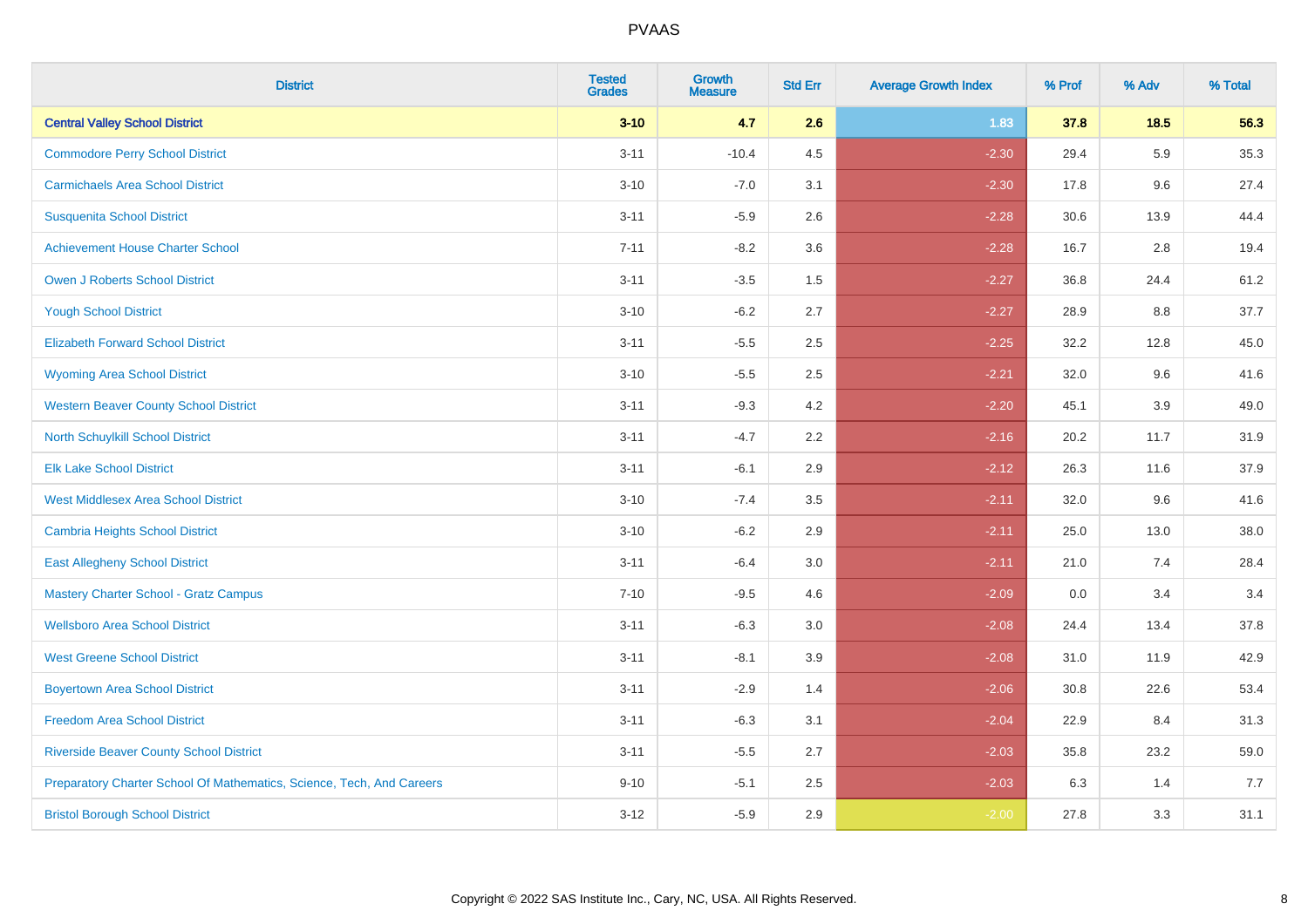| <b>District</b>                                        | <b>Tested</b><br><b>Grades</b> | <b>Growth</b><br><b>Measure</b> | <b>Std Err</b> | <b>Average Growth Index</b> | % Prof | % Adv  | % Total |
|--------------------------------------------------------|--------------------------------|---------------------------------|----------------|-----------------------------|--------|--------|---------|
| <b>Central Valley School District</b>                  | $3 - 10$                       | 4.7                             | 2.6            | 1.83                        | 37.8   | $18.5$ | 56.3    |
| Lincoln Leadership Academy Charter School              | $3 - 12$                       | $-7.4$                          | 3.7            | $-1.99$                     | 6.4    | 2.1    | 8.5     |
| <b>Sto-Rox School District</b>                         | $3 - 10$                       | $-7.0$                          | 3.5            | $-1.99$                     | 3.2    | 0.0    | 3.2     |
| <b>Kiski Area School District</b>                      | $3 - 11$                       | $-4.0$                          | 2.0            | $-1.99$                     | 23.1   | 18.2   | 41.3    |
| <b>Titusville Area School District</b>                 | $3 - 11$                       | $-5.0$                          | 2.5            | $-1.98$                     | 26.5   | 6.8    | 33.3    |
| Lehigh Valley Academy Regional Charter School          | $3 - 11$                       | $-5.9$                          | 3.0            | $-1.98$                     | 20.0   | 7.7    | 27.7    |
| <b>North East School District</b>                      | $3 - 11$                       | $-5.3$                          | 2.7            | $-1.97$                     | 31.7   | 24.8   | 56.4    |
| Schuylkill Haven Area School District                  | $3 - 11$                       | $-5.3$                          | 2.7            | $-1.96$                     | 22.2   | 11.6   | 33.8    |
| <b>Southern Lehigh School District</b>                 | $3 - 11$                       | $-4.1$                          | 2.1            | $-1.94$                     | 39.3   | 28.0   | 67.2    |
| Millersburg Area School District                       | $3 - 11$                       | $-6.6$                          | 3.4            | $-1.92$                     | 24.1   | 10.3   | 34.5    |
| <b>Jenkintown School District</b>                      | $3 - 11$                       | $-7.9$                          | 4.1            | $-1.92$                     | 34.1   | 27.3   | 61.4    |
| <b>Chester Charter Scholars Academy Charter School</b> | $3 - 12$                       | $-6.2$                          | 3.3            | $-1.88$                     | 2.2    | 0.0    | $2.2\,$ |
| <b>Penn Cambria School District</b>                    | $3 - 11$                       | $-4.5$                          | 2.4            | $-1.86$                     | 27.3   | 15.8   | 43.2    |
| <b>Montgomery Area School District</b>                 | $3 - 11$                       | $-5.8$                          | 3.2            | $-1.83$                     | 25.0   | 11.5   | 36.5    |
| <b>West Chester Area School District</b>               | $3 - 11$                       | $-2.1$                          | 1.2            | $-1.83$                     | 36.4   | 23.2   | 59.6    |
| <b>Westinghouse Arts Academy Charter School</b>        | $9 - 10$                       | $-6.0$                          | 3.3            | $-1.81$                     | 20.2   | 8.9    | 29.1    |
| <b>Pleasant Valley School District</b>                 | $3 - 11$                       | $-3.3$                          | 1.8            | $-1.80$                     | 28.5   | 10.4   | 39.0    |
| New Kensington-Arnold School District                  | $3 - 11$                       | $-5.8$                          | 3.2            | $-1.80$                     | 10.8   | 1.2    | 12.0    |
| Renaissance Academy Charter School                     | $3 - 11$                       | $-5.6$                          | 3.1            | $-1.79$                     | 28.4   | 18.5   | 46.9    |
| <b>Oxford Area School District</b>                     | $3 - 11$                       | $-3.1$                          | 1.8            | $-1.77$                     | 27.5   | 14.5   | 42.0    |
| Southern Huntingdon County School District             | $3 - 11$                       | $-5.9$                          | 3.4            | $-1.76$                     | 32.8   | 4.9    | 37.7    |
| <b>Union Area School District</b>                      | $3 - 11$                       | $-6.5$                          | 3.8            | $-1.70$                     | 30.6   | 12.2   | 42.9    |
| <b>Twin Valley School District</b>                     | $3-12$                         | $-3.2$                          | 1.9            | $-1.68$                     | 38.8   | 19.8   | 58.6    |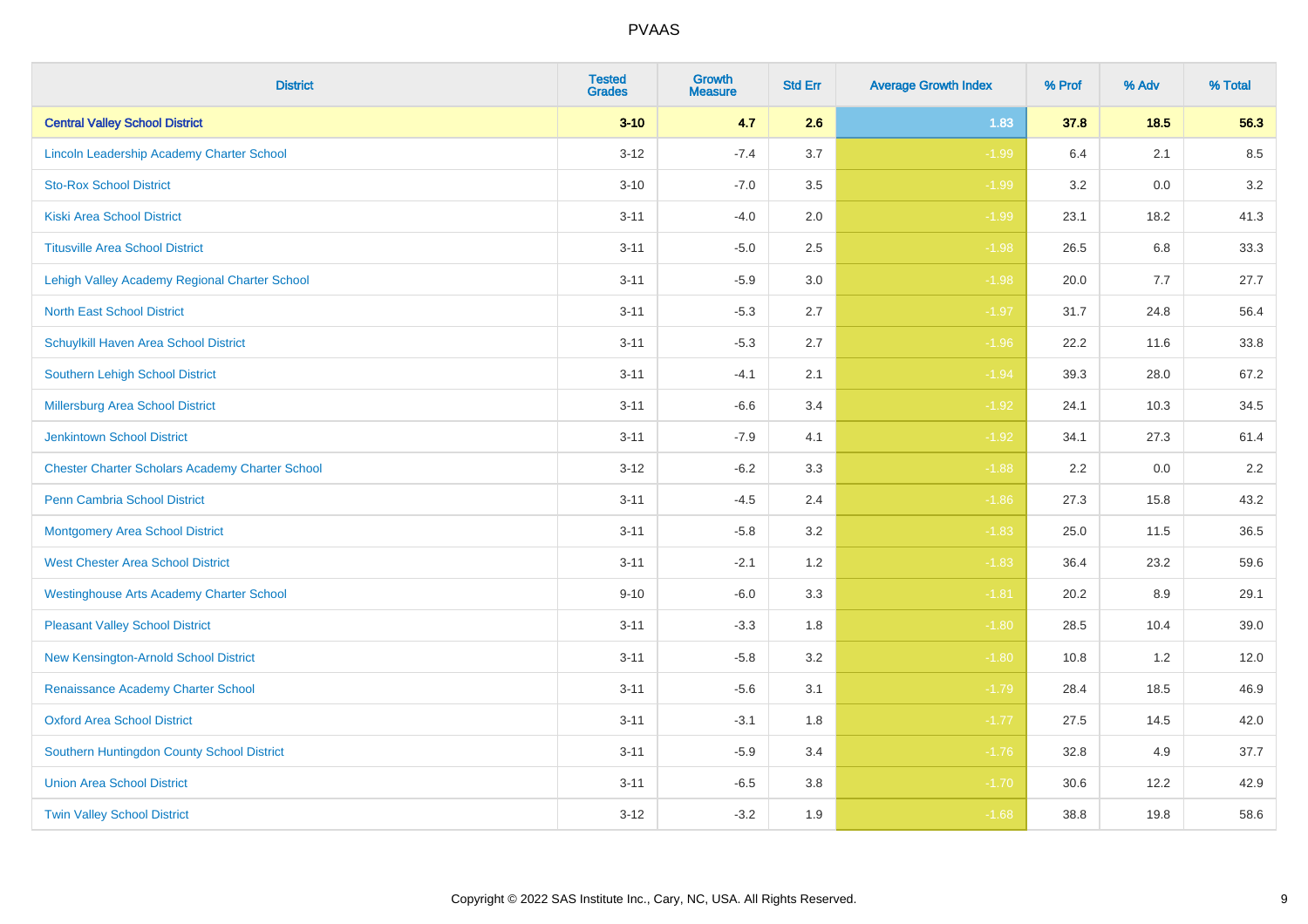| <b>District</b>                                   | <b>Tested</b><br><b>Grades</b> | <b>Growth</b><br><b>Measure</b> | <b>Std Err</b> | <b>Average Growth Index</b> | % Prof | % Adv   | % Total |
|---------------------------------------------------|--------------------------------|---------------------------------|----------------|-----------------------------|--------|---------|---------|
| <b>Central Valley School District</b>             | $3 - 10$                       | 4.7                             | 2.6            | 1.83                        | 37.8   | 18.5    | 56.3    |
| <b>Dauphin County Technical School</b>            | $9 - 11$                       | $-3.9$                          | 2.3            | $-1.67$                     | 18.3   | 11.1    | 29.3    |
| <b>Environmental Charter School At Frick Park</b> | $3-9$                          | $-6.2$                          | 3.7            | $-1.67$                     | 25.9   | 3.4     | 29.3    |
| <b>Woodland Hills School District</b>             | $3 - 12$                       | $-4.2$                          | 2.5            | $-1.66$                     | 10.1   | 1.4     | 11.5    |
| <b>Hatboro-Horsham School District</b>            | $3 - 11$                       | $-2.7$                          | 1.6            | $-1.65$                     | 27.9   | 17.9    | 45.8    |
| <b>Steelton-Highspire School District</b>         | $3 - 11$                       | $-5.3$                          | 3.2            | $-1.65$                     | 13.9   | 0.0     | 13.9    |
| <b>Hollidaysburg Area School District</b>         | $3 - 11$                       | $-2.7$                          | 1.6            | $-1.64$                     | 32.6   | 15.2    | 47.8    |
| <b>Laurel Highlands School District</b>           | $3 - 11$                       | $-3.8$                          | 2.3            | $-1.63$                     | 20.9   | 14.6    | 35.4    |
| Insight PA Cyber Charter School                   | $3 - 11$                       | $-9.4$                          | 5.8            | $-1.62$                     | 25.6   | 4.6     | 30.2    |
| <b>Slippery Rock Area School District</b>         | $3 - 11$                       | $-3.8$                          | 2.5            | $-1.56$                     | 30.8   | 21.9    | 52.7    |
| <b>Charleroi School District</b>                  | $3 - 11$                       | $-4.3$                          | 2.7            | $-1.55$                     | 22.2   | 15.9    | 38.1    |
| <b>Shanksville-Stonycreek School District</b>     | $3 - 10$                       | $-8.6$                          | 5.5            | $-1.55$                     | 17.6   | 23.5    | 41.2    |
| <b>Conemaugh Valley School District</b>           | $3 - 12$                       | $-6.3$                          | 4.1            | $-1.54$                     | 23.7   | 5.1     | 28.8    |
| <b>Nazareth Area School District</b>              | $3 - 11$                       | $-2.5$                          | 1.7            | $-1.53$                     | 29.2   | 24.6    | 53.8    |
| <b>Ridgway Area School District</b>               | $3 - 11$                       | $-6.1$                          | 4.0            | $-1.53$                     | 42.2   | 15.6    | 57.8    |
| <b>Universal Audenried Charter School</b>         | $9 - 11$                       | $-3.8$                          | 2.5            | $-1.53$                     | 3.0    | $0.5\,$ | 3.5     |
| <b>Towanda Area School District</b>               | $3 - 11$                       | $-4.0$                          | 2.6            | $-1.52$                     | 24.8   | $9.9\,$ | 34.8    |
| <b>Crestwood School District</b>                  | $3 - 11$                       | $-3.4$                          | 2.2            | $-1.52$                     | 33.1   | 21.7    | 54.9    |
| <b>Troy Area School District</b>                  | $3 - 10$                       | $-4.7$                          | 3.2            | $-1.46$                     | 22.8   | 16.5    | 39.2    |
| Salisbury-Elk Lick School District                | $3 - 11$                       | $-8.4$                          | 5.8            | $-1.45$                     | 33.3   | 5.6     | 38.9    |
| <b>Greater Johnstown School District</b>          | $3 - 11$                       | $-3.5$                          | 2.4            | $-1.45$                     | 10.3   | 1.3     | 11.5    |
| <b>Rochester Area School District</b>             | $3 - 11$                       | $-5.7$                          | 3.9            | $-1.45$                     | 14.9   | 2.1     | 17.0    |
| <b>Middletown Area School District</b>            | $3 - 11$                       | $-3.4$                          | 2.4            | $-1.44$                     | 34.3   | 15.2    | 49.4    |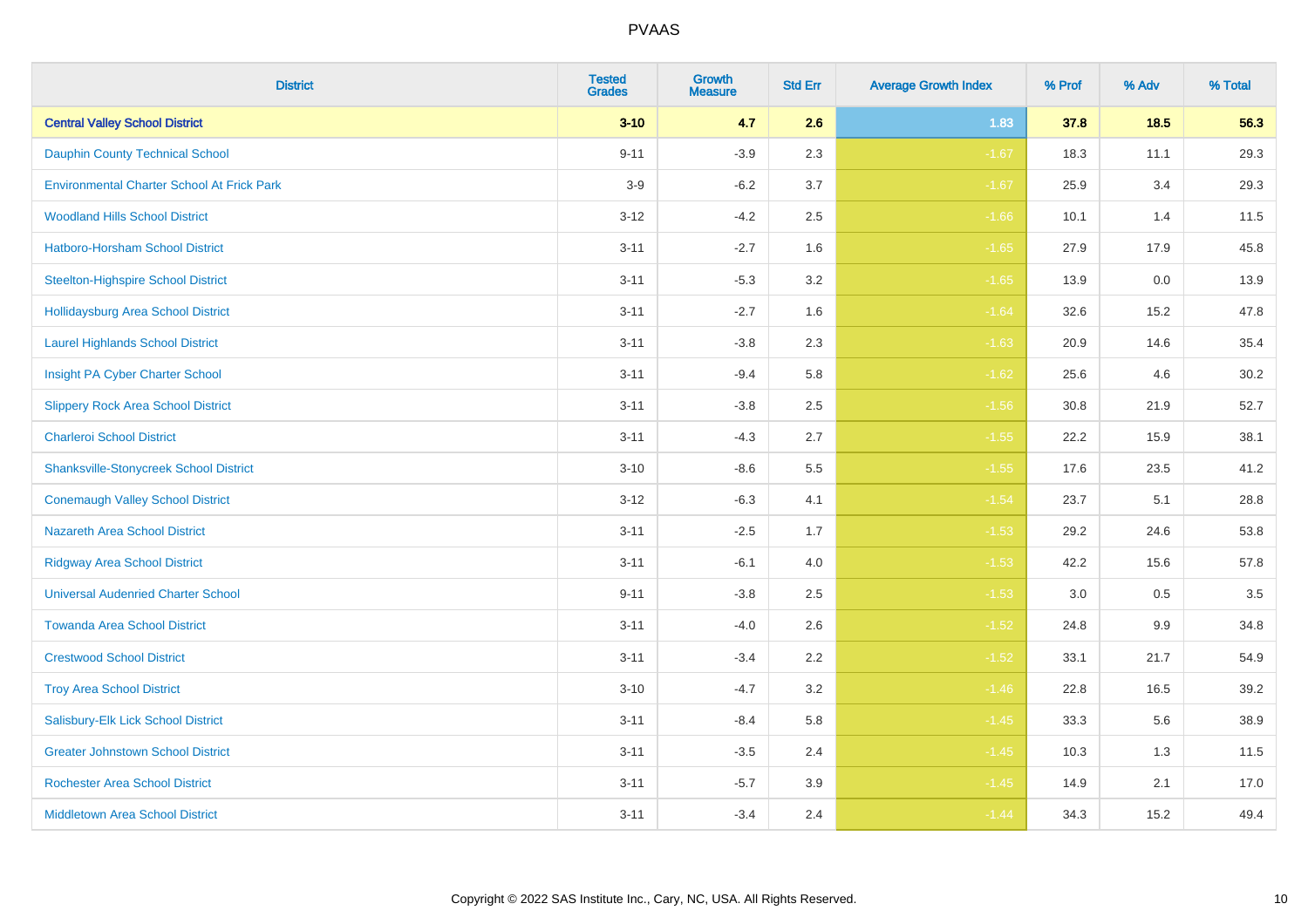| <b>District</b>                                 | <b>Tested</b><br><b>Grades</b> | Growth<br><b>Measure</b> | <b>Std Err</b> | <b>Average Growth Index</b> | % Prof | % Adv | % Total |
|-------------------------------------------------|--------------------------------|--------------------------|----------------|-----------------------------|--------|-------|---------|
| <b>Central Valley School District</b>           | $3 - 10$                       | 4.7                      | 2.6            | 1.83                        | 37.8   | 18.5  | 56.3    |
| <b>Weatherly Area School District</b>           | $3 - 11$                       | $-5.8$                   | 4.0            | $-1.44$                     | 32.1   | 8.9   | 41.1    |
| <b>Franklin Area School District</b>            | $3 - 11$                       | $-3.7$                   | 2.6            | $-1.43$                     | 30.5   | 5.9   | 36.4    |
| <b>Chester-Upland School District</b>           | $3 - 11$                       | $-3.6$                   | 2.6            | $-1.38$                     | 1.6    | 0.0   | 1.6     |
| <b>Dubois Area School District</b>              | $3 - 11$                       | $-2.8$                   | 2.0            | $-1.37$                     | 35.5   | 19.0  | 54.6    |
| <b>Northeast Bradford School District</b>       | $3 - 10$                       | $-5.0$                   | 3.7            | $-1.35$                     | 30.6   | 4.8   | 35.5    |
| <b>Rose Tree Media School District</b>          | $3 - 10$                       | $-2.8$                   | 2.1            | $-1.33$                     | 35.2   | 29.6  | 64.8    |
| <b>Southern Fulton School District</b>          | $3 - 11$                       | $-5.1$                   | 4.0            | $-1.29$                     | 21.7   | 13.0  | 34.8    |
| <b>Shenandoah Valley School District</b>        | $3 - 11$                       | $-4.5$                   | 3.5            | $-1.29$                     | 14.3   | 0.0   | 14.3    |
| <b>Bucks County Technical High School</b>       | $9 - 10$                       | $-2.9$                   | $2.2\,$        | $-1.29$                     | 27.7   | 10.4  | 38.2    |
| <b>Keystone Education Center Charter School</b> | $3 - 12$                       | $-6.5$                   | 5.1            | $-1.28$                     | 0.0    | 0.0   | $0.0\,$ |
| <b>Springfield Township School District</b>     | $3 - 11$                       | $-3.9$                   | 3.1            | $-1.27$                     | 37.2   | 30.8  | 68.1    |
| <b>Propel Charter School-Homestead</b>          | $3 - 11$                       | $-5.0$                   | 3.9            | $-1.27$                     | 7.3    | 0.0   | 7.3     |
| <b>Millville Area School District</b>           | $3 - 12$                       | $-5.6$                   | 4.4            | $-1.26$                     | 31.4   | 11.4  | 42.9    |
| <b>Cornell School District</b>                  | $3 - 11$                       | $-5.5$                   | 4.6            | $-1.20$                     | 11.3   | 3.2   | 14.5    |
| <b>Susquehanna Community School District</b>    | $3 - 11$                       | $-4.5$                   | 3.8            | $-1.19$                     | 31.9   | 8.8   | 40.7    |
| <b>Shaler Area School District</b>              | $3 - 11$                       | $-2.1$                   | 1.8            | $-1.18$                     | 32.0   | 13.0  | 45.0    |
| <b>Beaver Area School District</b>              | $3 - 10$                       | $-3.0$                   | 2.5            | $-1.16$                     | 25.8   | 27.8  | 53.6    |
| Northwestern Lehigh School District             | $3 - 11$                       | $-2.4$                   | 2.1            | $-1.14$                     | 41.7   | 17.9  | 59.5    |
| Harmony Area School District                    | $3 - 10$                       | $-5.7$                   | 5.0            | $-1.13$                     | 33.3   | 0.0   | 33.3    |
| <b>Moshannon Valley School District</b>         | $3 - 10$                       | $-5.1$                   | 4.6            | $-1.12$                     | 25.0   | 12.5  | 37.5    |
| <b>Cameron County School District</b>           | $3 - 12$                       | $-5.0$                   | 4.4            | $-1.12$                     | 34.9   | 4.8   | 39.7    |
| <b>Mahanoy Area School District</b>             | $3 - 10$                       | $-3.4$                   | 3.1            | $-1.07$                     | 21.4   | 8.6   | 30.0    |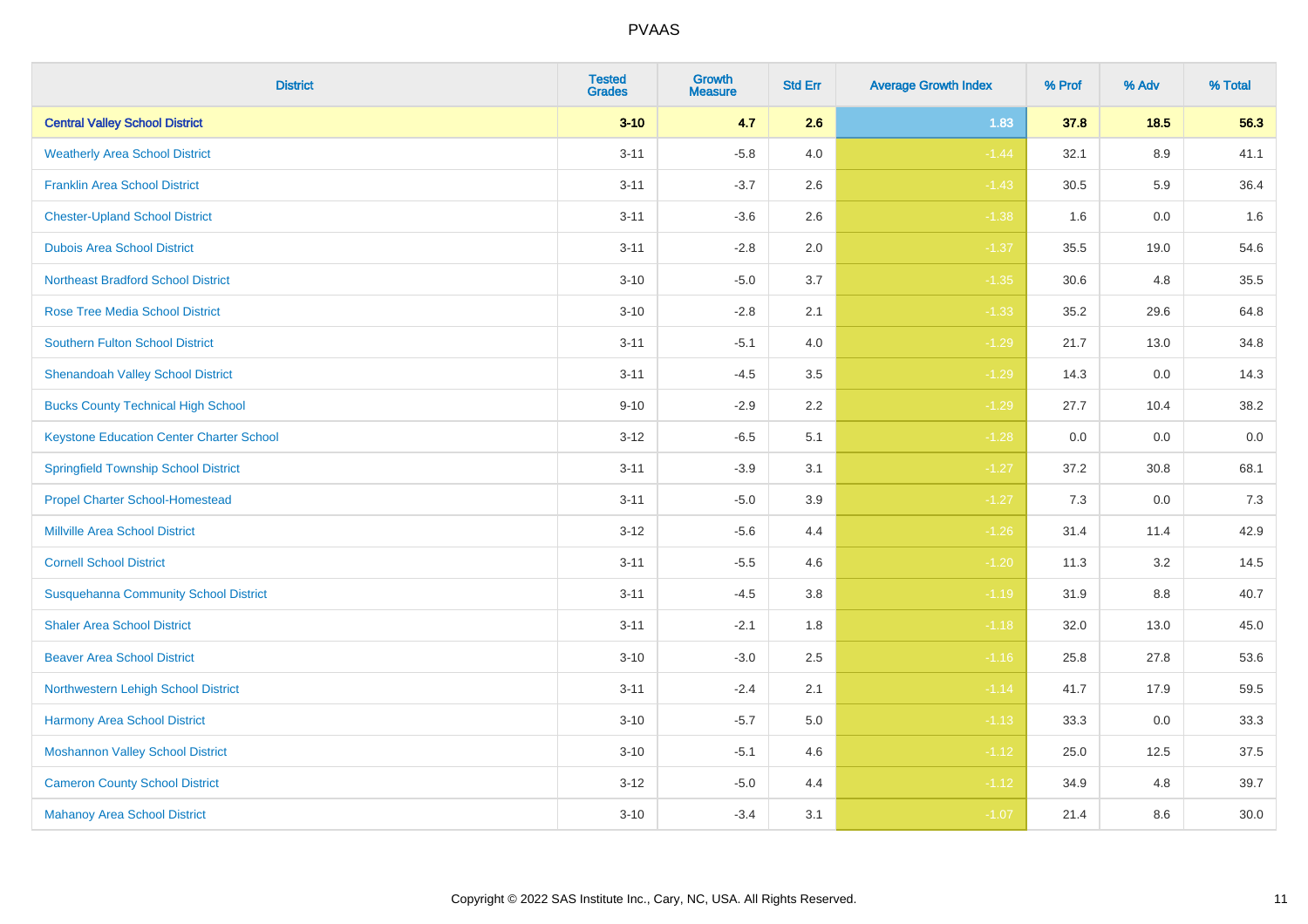| <b>District</b>                             | <b>Tested</b><br><b>Grades</b> | <b>Growth</b><br><b>Measure</b> | <b>Std Err</b> | <b>Average Growth Index</b> | % Prof | % Adv  | % Total |
|---------------------------------------------|--------------------------------|---------------------------------|----------------|-----------------------------|--------|--------|---------|
| <b>Central Valley School District</b>       | $3 - 10$                       | 4.7                             | 2.6            | 1.83                        | 37.8   | $18.5$ | 56.3    |
| <b>Shamokin Area School District</b>        | $3 - 11$                       | $-2.6$                          | 2.5            | $-1.06$                     | 19.6   | 9.8    | 29.3    |
| <b>Sugar Valley Rural Charter School</b>    | $3 - 11$                       | $-3.6$                          | 3.7            | $-0.98$                     | 10.3   | 0.0    | 10.3    |
| <b>Northwest Area School District</b>       | $3 - 10$                       | $-3.2$                          | 3.3            | $-0.97$                     | 30.4   | 13.0   | 43.5    |
| <b>KIPP Dubois Charter School</b>           | $9 - 10$                       | $-3.0$                          | 3.1            | $-0.95$                     | 10.0   | 0.0    | 10.0    |
| <b>Propel Charter School-Montour</b>        | $3 - 10$                       | $-3.4$                          | 3.6            | $-0.93$                     | 7.7    | 0.0    | 7.7     |
| <b>Wyomissing Area School District</b>      | $3 - 12$                       | $-2.4$                          | 2.6            | $-0.92$                     | 25.6   | 28.1   | 53.7    |
| <b>Conneaut School District</b>             | $3 - 12$                       | $-2.3$                          | 2.6            | $-0.91$                     | 27.4   | 9.7    | 37.1    |
| <b>Uniontown Area School District</b>       | $3 - 11$                       | $-2.8$                          | 3.1            | $-0.91$                     | 31.7   | 7.3    | 39.0    |
| <b>Mount Union Area School District</b>     | $3 - 10$                       | $-2.5$                          | 2.8            | $-0.89$                     | 19.8   | 5.8    | 25.6    |
| <b>Reynolds School District</b>             | $3 - 10$                       | $-3.0$                          | 3.5            | $-0.87$                     | 27.3   | 9.1    | 36.4    |
| <b>Carbondale Area School District</b>      | $3 - 10$                       | $-2.8$                          | 3.2            | $-0.87$                     | 27.5   | 2.9    | 30.4    |
| <b>Minersville Area School District</b>     | $3 - 11$                       | $-2.9$                          | 3.4            | $-0.86$                     | 27.4   | 9.7    | 37.1    |
| <b>Northgate School District</b>            | $3 - 11$                       | $-3.0$                          | 3.4            | $-0.85$                     | 35.6   | 6.8    | 42.4    |
| Mastery Charter School - Shoemaker Campus   | $7 - 10$                       | $-2.3$                          | 2.8            | $-0.81$                     | 10.1   | 3.7    | 13.8    |
| Roberto Clemente Charter School             | $3 - 12$                       | $-3.3$                          | 4.1            | $-0.79$                     | 22.7   | 4.6    | 27.3    |
| <b>Bradford Area School District</b>        | $3 - 12$                       | $-1.8$                          | 2.3            | $-0.79$                     | 31.2   | 16.7   | 47.9    |
| Urban Pathways 6-12 Charter School          | $6 - 11$                       | $-4.1$                          | 5.7            | $-0.72$                     | 0.0    | 0.0    | $0.0\,$ |
| <b>Albert Gallatin Area School District</b> | $3 - 11$                       | $-1.7$                          | 2.3            | $-0.72$                     | 31.9   | 20.7   | 52.7    |
| <b>Valley Grove School District</b>         | $3 - 10$                       | $-4.0$                          | 5.5            | $-0.72$                     | 68.4   | 15.8   | 84.2    |
| <b>Norwin School District</b>               | $3 - 11$                       | $-1.1$                          | 1.6            | $-0.70$                     | 37.7   | 27.6   | 65.2    |
| <b>Tri-Valley School District</b>           | $3 - 10$                       | $-2.7$                          | 3.9            | $-0.69$                     | 31.0   | 9.5    | 40.5    |
| <b>Monessen City School District</b>        | $3 - 10$                       | $-3.9$                          | 5.6            | $-0.69$                     | 21.0   | 10.5   | 31.6    |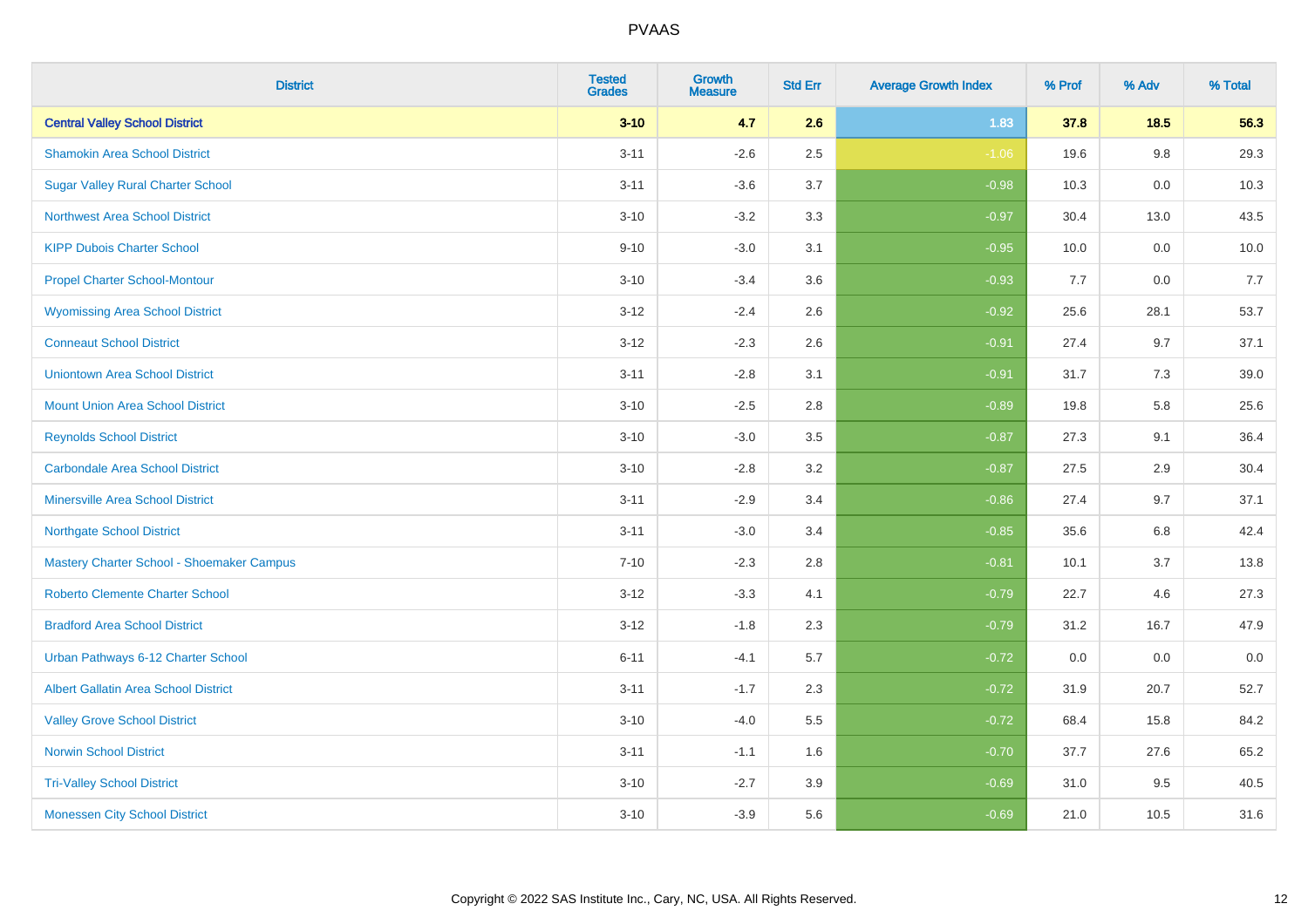| <b>District</b>                                         | <b>Tested</b><br><b>Grades</b> | <b>Growth</b><br><b>Measure</b> | <b>Std Err</b> | <b>Average Growth Index</b> | % Prof | % Adv  | % Total |
|---------------------------------------------------------|--------------------------------|---------------------------------|----------------|-----------------------------|--------|--------|---------|
| <b>Central Valley School District</b>                   | $3 - 10$                       | 4.7                             | 2.6            | 1.83                        | 37.8   | $18.5$ | 56.3    |
| Northern Bedford County School District                 | $3 - 11$                       | $-2.3$                          | 3.3            | $-0.69$                     | 26.2   | 16.9   | 43.1    |
| <b>New Brighton Area School District</b>                | $3 - 11$                       | $-2.1$                          | 3.2            | $-0.65$                     | 31.5   | 11.1   | 42.6    |
| Propel Charter School - Braddock Hills                  | $3 - 11$                       | $-2.1$                          | 3.3            | $-0.63$                     | 4.8    | 3.2    | 8.1     |
| <b>Lebanon School District</b>                          | $3 - 11$                       | $-1.2$                          | 1.9            | $-0.63$                     | 15.2   | 6.4    | 21.6    |
| <b>Carlynton School District</b>                        | $3 - 11$                       | $-2.0$                          | 3.2            | $-0.62$                     | 27.9   | 5.2    | 33.1    |
| <b>Bangor Area School District</b>                      | $3 - 12$                       | $-1.2$                          | 2.0            | $-0.60$                     | 25.8   | 12.7   | 38.5    |
| <b>Exeter Township School District</b>                  | $3 - 11$                       | $-1.0$                          | 1.7            | $-0.58$                     | 27.2   | 15.6   | 42.8    |
| <b>South Eastern School District</b>                    | $3 - 11$                       | $-1.0$                          | 1.8            | $-0.55$                     | 36.4   | 17.1   | 53.5    |
| <b>Highlands School District</b>                        | $3 - 11$                       | $-1.3$                          | 2.3            | $-0.55$                     | 32.6   | 10.5   | 43.0    |
| <b>Penns Manor Area School District</b>                 | $3 - 12$                       | $-1.9$                          | 3.5            | $-0.55$                     | 24.2   | 3.8    | 28.0    |
| Center For Student Learning Charter School At Pennsbury | $6 - 12$                       | $-3.3$                          | 6.0            | $-0.55$                     | 23.1   | 0.0    | 23.1    |
| <b>Susq-Cyber Charter School</b>                        | $9 - 11$                       | $-3.2$                          | 5.8            | $-0.54$                     | 23.8   | 4.8    | 28.6    |
| Southeastern Greene School District                     | $3 - 10$                       | $-2.3$                          | 4.4            | $-0.53$                     | 29.0   | 9.7    | 38.7    |
| <b>Lakeview School District</b>                         | $3 - 11$                       | $-1.9$                          | 3.5            | $-0.53$                     | 41.5   | 12.3   | 53.8    |
| <b>York Academy Regional Charter School</b>             | $3 - 11$                       | $-2.3$                          | 4.4            | $-0.52$                     | 23.5   | 2.0    | 25.5    |
| <b>Allegheny Valley School District</b>                 | $3 - 11$                       | $-1.9$                          | 3.9            | $-0.48$                     | 31.8   | 11.4   | 43.2    |
| <b>Schuylkill Valley School District</b>                | $3 - 11$                       | $-1.0$                          | 2.2            | $-0.47$                     | 29.8   | 20.2   | 50.0    |
| <b>Chichester School District</b>                       | $3 - 11$                       | $-1.8$                          | 4.2            | $-0.44$                     | 40.0   | 14.0   | 54.0    |
| <b>Farrell Area School District</b>                     | $3 - 11$                       | $-1.9$                          | 4.2            | $-0.44$                     | 9.3    | 11.6   | 20.9    |
| <b>Burrell School District</b>                          | $3 - 11$                       | $-1.5$                          | 3.3            | $-0.44$                     | 27.8   | 17.7   | 45.6    |
| <b>Forest Area School District</b>                      | $3 - 11$                       | $-1.8$                          | 4.7            | $-0.37$                     | 18.9   | 15.1   | 34.0    |
| <b>Westmont Hilltop School District</b>                 | $3 - 11$                       | $-1.0$                          | 2.8            | $-0.36$                     | 33.3   | 14.7   | 48.0    |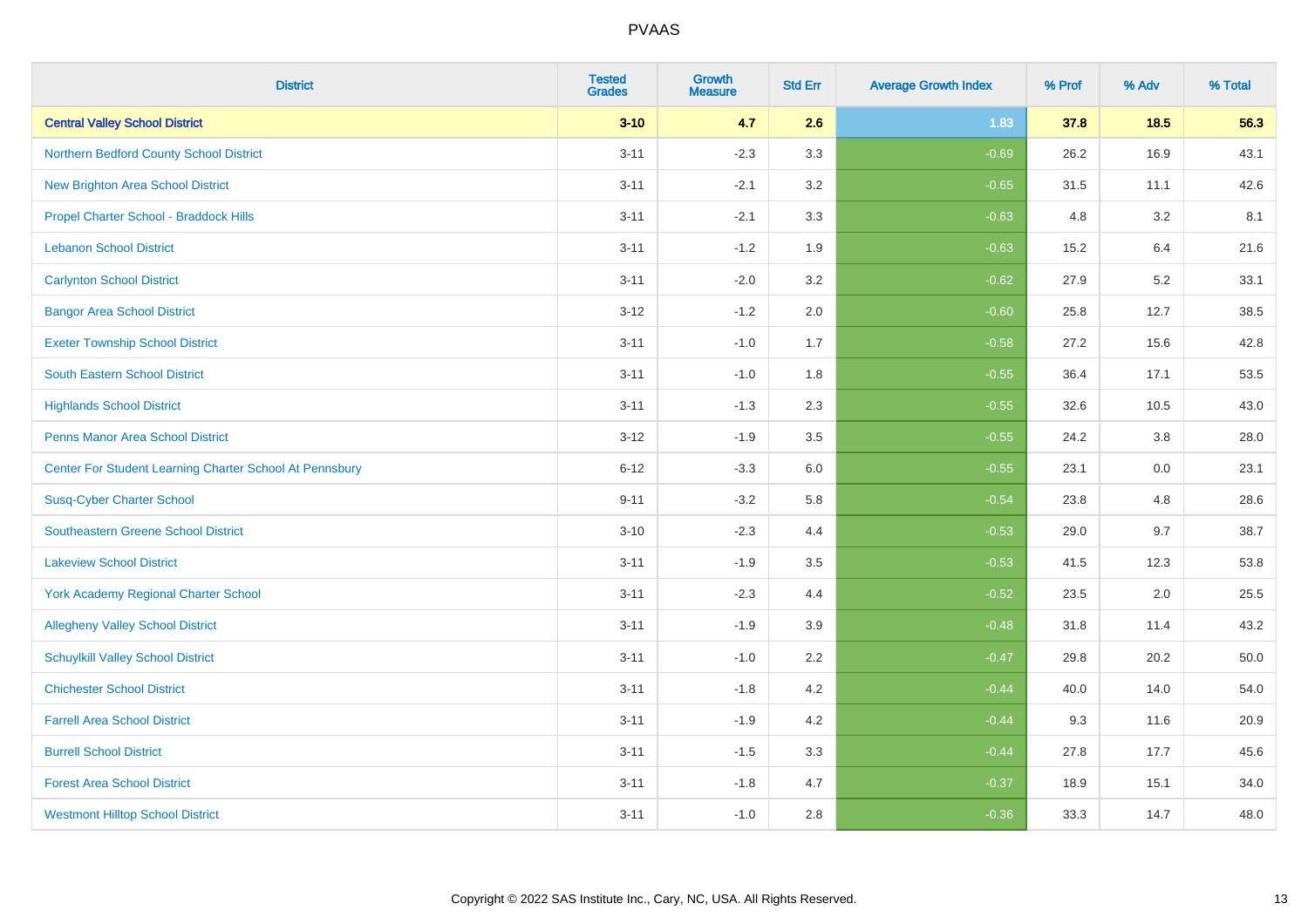| <b>District</b>                             | <b>Tested</b><br><b>Grades</b> | <b>Growth</b><br><b>Measure</b> | <b>Std Err</b> | <b>Average Growth Index</b> | % Prof | % Adv   | % Total |
|---------------------------------------------|--------------------------------|---------------------------------|----------------|-----------------------------|--------|---------|---------|
| <b>Central Valley School District</b>       | $3 - 10$                       | 4.7                             | 2.6            | 1.83                        | 37.8   | 18.5    | 56.3    |
| <b>Pine Grove Area School District</b>      | $3 - 11$                       | $-1.1$                          | 3.0            | $-0.36$                     | 29.5   | 14.3    | 43.8    |
| <b>Everett Area School District</b>         | $3 - 11$                       | $-1.1$                          | 3.1            | $-0.34$                     | 34.2   | 13.2    | 47.4    |
| <b>MaST Community Charter School</b>        | $3 - 10$                       | $-0.9$                          | 2.5            | $-0.34$                     | 25.0   | 21.6    | 46.6    |
| <b>Clearfield Area School District</b>      | $3 - 10$                       | $-1.3$                          | 3.7            | $-0.34$                     | 43.9   | 24.6    | 68.4    |
| <b>Palmerton Area School District</b>       | $3 - 11$                       | $-0.9$                          | 2.7            | $-0.34$                     | 34.3   | 14.3    | 48.6    |
| <b>Forest City Regional School District</b> | $3 - 12$                       | $-1.2$                          | 3.6            | $-0.33$                     | 26.5   | 8.2     | 34.7    |
| <b>Clairton City School District</b>        | $3 - 11$                       | $-1.6$                          | 5.0            | $-0.32$                     | 3.8    | 0.5     | 4.4     |
| <b>Columbia Borough School District</b>     | $3 - 12$                       | $-1.1$                          | 3.6            | $-0.31$                     | 17.2   | 1.7     | 19.0    |
| Mastery Charter High School-Lenfest Campus  | $7 - 11$                       | $-1.8$                          | 5.8            | $-0.30$                     | 26.3   | 0.0     | 26.3    |
| South Allegheny School District             | $3 - 11$                       | $-0.9$                          | 3.1            | $-0.30$                     | 23.8   | 2.5     | 26.2    |
| <b>Northern Lebanon School District</b>     | $3 - 11$                       | $-0.7$                          | 2.3            | $-0.29$                     | 18.8   | 6.8     | 25.6    |
| <b>Cranberry Area School District</b>       | $3 - 12$                       | $-0.9$                          | 3.1            | $-0.29$                     | 25.5   | 9.7     | 35.2    |
| <b>Ferndale Area School District</b>        | $3 - 10$                       | $-1.1$                          | 4.1            | $-0.27$                     | 21.0   | 7.9     | 29.0    |
| <b>Blacklick Valley School District</b>     | $3 - 11$                       | $-0.9$                          | 3.9            | $-0.23$                     | 7.7    | 7.7     | 15.4    |
| <b>Evergreen Community Charter School</b>   | $6 - 11$                       | $-1.1$                          | 4.7            | $-0.23$                     | 34.6   | 26.9    | 61.5    |
| <b>Claysburg-Kimmel School District</b>     | $3 - 11$                       | $-1.2$                          | 5.2            | $-0.22$                     | 5.0    | $0.0\,$ | $5.0$   |
| <b>Fort Cherry School District</b>          | $3 - 10$                       | $-0.7$                          | 3.1            | $-0.21$                     | 30.6   | 14.1    | 44.7    |
| Jeannette City School District              | $3 - 11$                       | $-0.7$                          | 3.4            | $-0.20$                     | 26.8   | 4.1     | 30.9    |
| South Side Area School District             | $3 - 11$                       | $-0.6$                          | 3.1            | $-0.19$                     | 24.0   | 28.0    | 52.0    |
| <b>Central Greene School District</b>       | $3 - 11$                       | $-0.4$                          | 2.5            | $-0.15$                     | 27.8   | 14.8    | 42.6    |
| <b>Greencastle-Antrim School District</b>   | $3 - 11$                       | $-0.3$                          | 2.0            | $-0.14$                     | 30.9   | 22.2    | 53.1    |
| <b>Portage Area School District</b>         | $3 - 10$                       | $-0.5$                          | 3.3            | $-0.14$                     | 27.0   | 20.6    | 47.6    |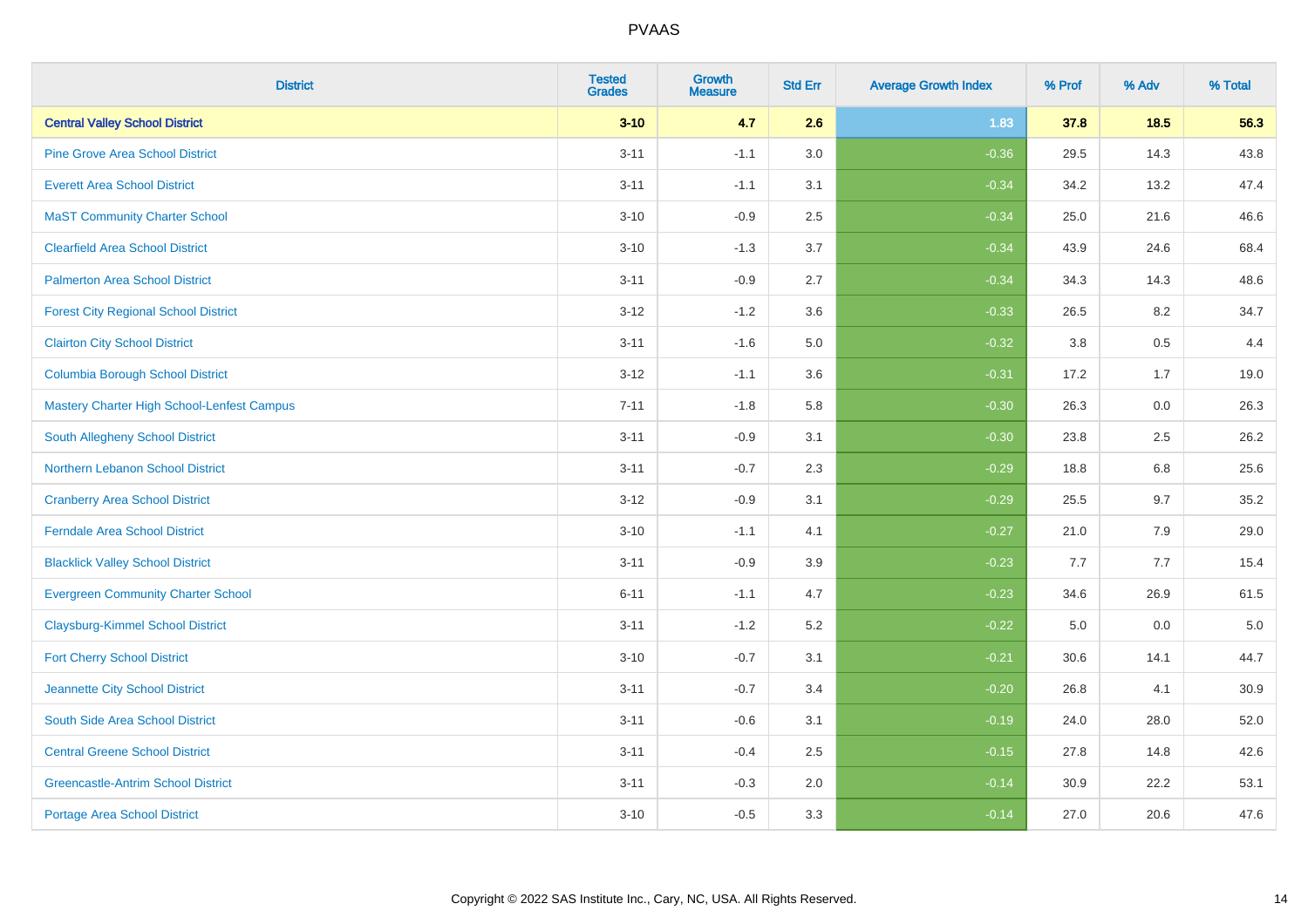| <b>District</b>                                  | <b>Tested</b><br><b>Grades</b> | <b>Growth</b><br><b>Measure</b> | <b>Std Err</b> | <b>Average Growth Index</b> | % Prof | % Adv | % Total |
|--------------------------------------------------|--------------------------------|---------------------------------|----------------|-----------------------------|--------|-------|---------|
| <b>Central Valley School District</b>            | $3 - 10$                       | 4.7                             | 2.6            | 1.83                        | 37.8   | 18.5  | 56.3    |
| <b>Otto-Eldred School District</b>               | $3 - 11$                       | $-0.5$                          | 3.5            | $-0.13$                     | 35.8   | 10.5  | 46.3    |
| <b>Fairfield Area School District</b>            | $3 - 11$                       | $-0.5$                          | 3.6            | $-0.13$                     | 43.9   | 6.1   | 50.0    |
| <b>Wilson Area School District</b>               | $3 - 11$                       | $-0.3$                          | 2.4            | $-0.12$                     | 35.4   | 14.6  | 50.0    |
| <b>Harrisburg City School District</b>           | $3 - 11$                       | $-0.2$                          | 2.0            | $-0.11$                     | 6.0    | 2.0   | 8.0     |
| <b>Brockway Area School District</b>             | $3 - 11$                       | $-0.4$                          | 3.5            | $-0.11$                     | 41.2   | 13.8  | 55.0    |
| Lehigh Career & Technical Institute              | $10 - 12$                      | $-0.7$                          | 6.3            | $-0.11$                     | 36.4   | 4.6   | 40.9    |
| <b>Freeport Area School District</b>             | $3 - 10$                       | $-0.2$                          | 2.1            | $-0.10$                     | 37.4   | 29.8  | 67.2    |
| <b>Northern Cambria School District</b>          | $3 - 11$                       | $-0.3$                          | 3.4            | $-0.09$                     | 26.5   | 1.2   | 27.7    |
| <b>Warren County School District</b>             | $3 - 11$                       | $-0.1$                          | 1.6            | $-0.06$                     | 26.7   | 9.7   | 36.4    |
| Southern Tioga School District                   | $3 - 11$                       | $-0.1$                          | 2.8            | $-0.03$                     | 26.3   | 10.3  | 36.6    |
| <b>Penn Hills School District</b>                | $3 - 11$                       | 0.0                             | 2.4            | 0.02                        | 18.4   | 7.1   | 25.6    |
| Community Academy Of Philadelphia Charter School | $3 - 11$                       | 0.1                             | 2.6            | 0.06                        | 9.7    | 2.6   | 12.4    |
| Altoona Area School District                     | $3-12$                         | 0.1                             | 1.5            | 0.07                        | 29.0   | 13.8  | 42.8    |
| <b>Central Columbia School District</b>          | $3 - 12$                       | 0.3                             | 2.3            | 0.12                        | 25.4   | 37.6  | 63.0    |
| <b>Garnet Valley School District</b>             | $3 - 10$                       | 0.2                             | 1.7            | 0.13                        | 34.9   | 26.4  | 61.3    |
| <b>Tidioute Community Charter School</b>         | $3 - 11$                       | 0.8                             | 4.4            | 0.19                        | 18.1   | 6.9   | 25.0    |
| <b>Tulpehocken Area School District</b>          | $3 - 12$                       | 1.0                             | 4.9            | 0.20                        | 11.5   | 23.1  | 34.6    |
| <b>Ridley School District</b>                    | $3 - 12$                       | 0.3                             | 1.6            | 0.21                        | 32.0   | 10.7  | 42.6    |
| <b>Hamburg Area School District</b>              | $3 - 11$                       | 0.6                             | 2.4            | 0.25                        | 28.0   | 15.5  | 43.6    |
| <b>Shippensburg Area School District</b>         | $3 - 11$                       | 0.5                             | 1.8            | 0.26                        | 23.5   | 22.8  | 46.3    |
| Jersey Shore Area School District                | $3 - 11$                       | 0.7                             | 2.5            | 0.27                        | 39.3   | 13.6  | 52.9    |
| <b>Marion Center Area School District</b>        | $3 - 10$                       | 0.8                             | 2.9            | 0.27                        | 23.3   | 11.1  | 34.4    |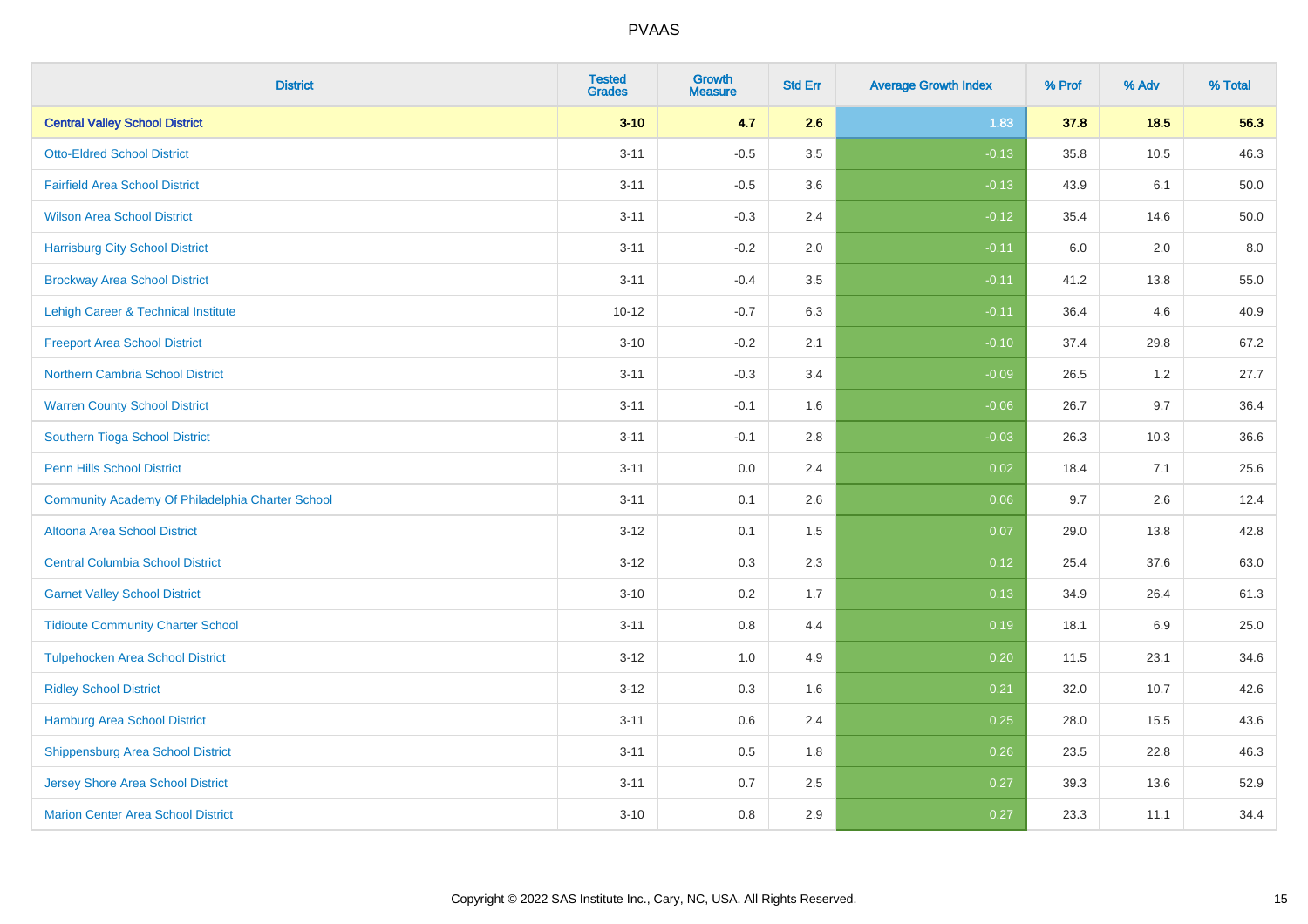| <b>District</b>                                    | <b>Tested</b><br><b>Grades</b> | <b>Growth</b><br><b>Measure</b> | <b>Std Err</b> | <b>Average Growth Index</b> | % Prof | % Adv   | % Total |
|----------------------------------------------------|--------------------------------|---------------------------------|----------------|-----------------------------|--------|---------|---------|
| <b>Central Valley School District</b>              | $3 - 10$                       | 4.7                             | 2.6            | 1.83                        | 37.8   | 18.5    | 56.3    |
| <b>Tech Freire Charter School</b>                  | $9 - 11$                       | 0.7                             | 2.5            | 0.27                        | 3.6    | $0.0\,$ | 3.6     |
| <b>New Foundations Charter School</b>              | $3 - 11$                       | 0.6                             | 2.2            | 0.29                        | 22.4   | 4.0     | 26.4    |
| South Williamsport Area School District            | $3 - 10$                       | 0.9                             | 3.1            | 0.31                        | 38.4   | 11.6    | 50.0    |
| <b>Hopewell Area School District</b>               | $3 - 11$                       | 0.8                             | 2.6            | 0.31                        | 34.5   | 12.4    | 46.9    |
| <b>Wilson School District</b>                      | $3 - 12$                       | 0.5                             | 1.5            | 0.32                        | 30.4   | 25.5    | 55.9    |
| <b>Avella Area School District</b>                 | $3-12$                         | 1.6                             | 4.7            | 0.34                        | 34.8   | $7.2\,$ | 42.0    |
| <b>North Star School District</b>                  | $3 - 11$                       | 1.1                             | 3.3            | 0.34                        | 26.2   | 20.0    | 46.2    |
| <b>Wattsburg Area School District</b>              | $3 - 11$                       | 1.0                             | 2.7            | 0.36                        | 20.4   | 12.4    | 32.7    |
| <b>Upper Adams School District</b>                 | $3 - 11$                       | 0.9                             | 2.5            | 0.37                        | 33.0   | 17.0    | 50.0    |
| Pennsylvania Cyber Charter School                  | $3 - 11$                       | 0.6                             | 1.5            | 0.37                        | 20.8   | 8.1     | 28.9    |
| <b>Reach Cyber Charter School</b>                  | $3 - 11$                       | 1.4                             | 3.6            | 0.40                        | 32.9   | 15.2    | 48.1    |
| <b>Austin Area School District</b>                 | $3 - 11$                       | 2.6                             | $6.0\,$        | 0.43                        | 25.0   | 18.8    | 43.8    |
| <b>Brentwood Borough School District</b>           | $3 - 11$                       | 1.3                             | 3.0            | 0.44                        | 20.2   | 16.0    | 36.2    |
| <b>MaST Community Charter School II</b>            | $3 - 10$                       | 1.4                             | 3.0            | 0.45                        | 16.1   | 4.6     | 20.7    |
| Philadelphia Electrical & Tech Charter High School | $10 - 10$                      | $1.2$                           | 2.6            | 0.45                        | 0.9    | $0.0\,$ | 0.9     |
| <b>Annville-Cleona School District</b>             | $3-12$                         | 1.1                             | 2.4            | 0.45                        | 34.8   | 13.6    | 48.5    |
| Daniel Boone Area School District                  | $3 - 12$                       | 0.9                             | 1.9            | 0.46                        | 28.9   | 22.0    | 51.0    |
| Juniata Valley School District                     | $3 - 11$                       | 1.6                             | 3.2            | 0.51                        | 23.1   | 9.4     | 32.5    |
| Shenango Area School District                      | $3 - 11$                       | 1.7                             | 3.2            | 0.52                        | 41.4   | 13.8    | 55.3    |
| <b>Seneca Valley School District</b>               | $3 - 11$                       | 0.8                             | 1.4            | 0.54                        | 40.6   | 25.2    | 65.8    |
| <b>Oley Valley School District</b>                 | $3 - 11$                       | 1.4                             | 2.4            | 0.56                        | 37.4   | 23.9    | 61.4    |
| <b>Upper Moreland Township School District</b>     | $3 - 11$                       | 1.1                             | 2.0            | 0.56                        | 24.8   | 26.6    | 51.3    |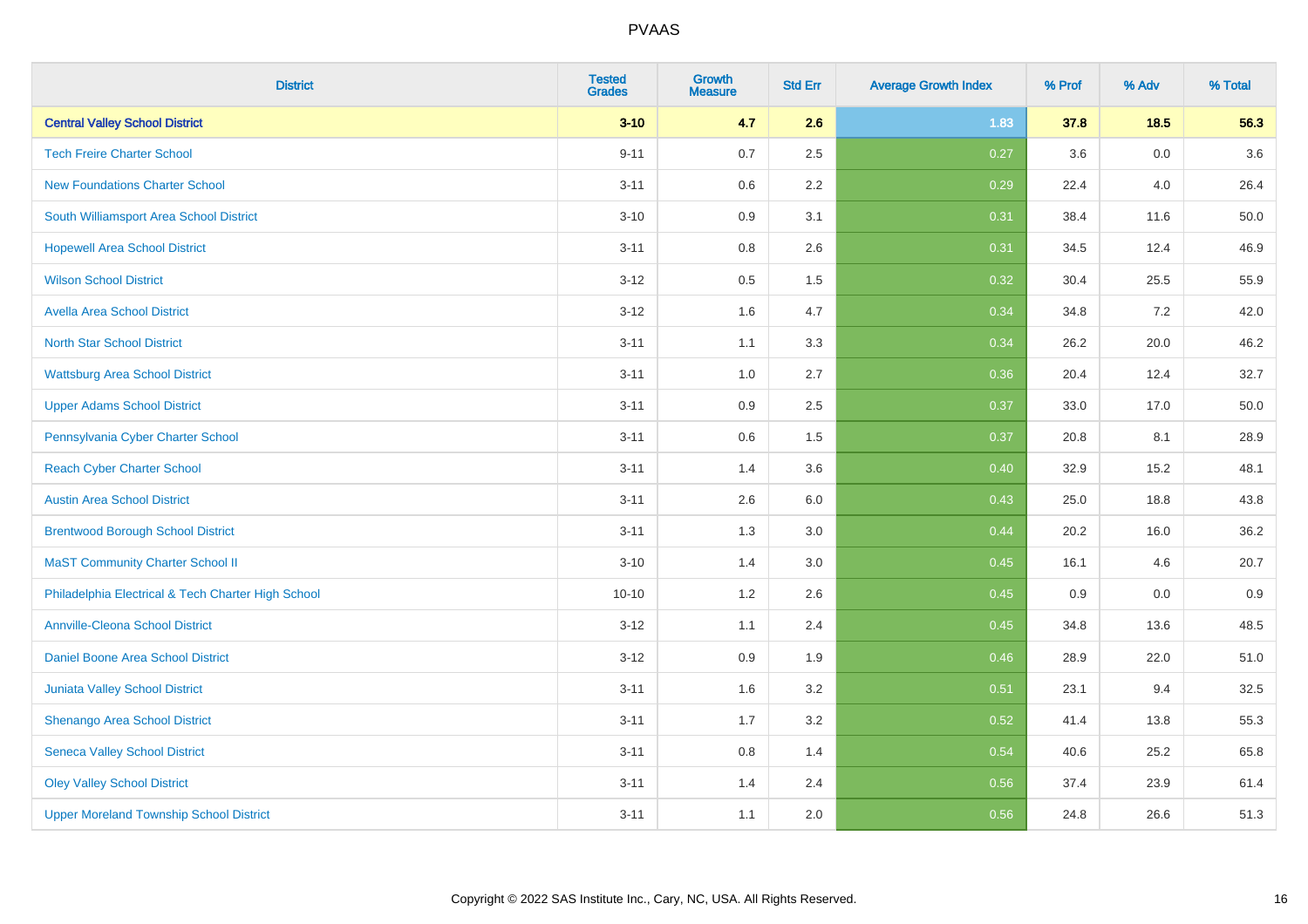| <b>District</b>                          | <b>Tested</b><br><b>Grades</b> | <b>Growth</b><br><b>Measure</b> | <b>Std Err</b> | <b>Average Growth Index</b> | % Prof | % Adv | % Total |
|------------------------------------------|--------------------------------|---------------------------------|----------------|-----------------------------|--------|-------|---------|
| <b>Central Valley School District</b>    | $3 - 10$                       | 4.7                             | 2.6            | 1.83                        | 37.8   | 18.5  | 56.3    |
| <b>Abington School District</b>          | $3 - 10$                       | 0.9                             | 1.6            | 0.57                        | 29.7   | 28.7  | 58.4    |
| <b>Sullivan County School District</b>   | $3 - 10$                       | 2.5                             | 4.3            | 0.58                        | 43.6   | 7.7   | 51.3    |
| <b>Bethlehem-Center School District</b>  | $3 - 10$                       | 2.1                             | 3.5            | 0.59                        | 32.3   | 4.6   | 36.9    |
| <b>Bensalem Township School District</b> | $3 - 11$                       | 1.0                             | 1.6            | 0.63                        | 24.3   | 10.7  | 34.9    |
| <b>Belmont Charter School</b>            | $3 - 10$                       | 2.2                             | 3.4            | 0.64                        | 5.3    | 1.8   | 7.0     |
| Mastery Charter School - Pickett Campus  | $6 - 10$                       | 2.7                             | 4.2            | 0.65                        | 20.6   | 0.0   | 20.6    |
| <b>Union School District</b>             | $3 - 12$                       | 2.5                             | 3.7            | 0.69                        | 17.9   | 10.4  | 28.4    |
| <b>Springfield School District</b>       | $3 - 11$                       | 1.2                             | 1.7            | 0.69                        | 31.8   | 25.2  | 56.9    |
| <b>Williams Valley School District</b>   | $3 - 11$                       | 2.6                             | 3.7            | 0.69                        | 17.0   | 5.1   | 22.0    |
| <b>Mercer Area School District</b>       | $3 - 11$                       | 2.2                             | 3.1            | 0.70                        | 24.4   | 11.8  | 36.2    |
| <b>Forest Hills School District</b>      | $3 - 11$                       | 1.8                             | 2.5            | 0.71                        | 28.8   | 10.3  | 39.1    |
| <b>Tunkhannock Area School District</b>  | $3 - 11$                       | 1.4                             | 2.0            | 0.71                        | 29.8   | 18.1  | 47.9    |
| <b>School Lane Charter School</b>        | $3 - 11$                       | 2.6                             | 3.6            | 0.72                        | 23.1   | 18.7  | 41.8    |
| <b>Lewisburg Area School District</b>    | $3 - 11$                       | 1.7                             | 2.4            | 0.72                        | 35.9   | 35.9  | 71.8    |
| Penn-Delco School District               | $3 - 11$                       | 1.3                             | 1.8            | 0.75                        | 26.5   | 12.6  | 39.1    |
| North Clarion County School District     | $3 - 12$                       | 3.4                             | 4.1            | 0.83                        | 45.0   | 18.8  | 63.8    |
| <b>Moon Area School District</b>         | $3 - 11$                       | 1.5                             | 1.8            | 0.86                        | 34.5   | 25.5  | 60.0    |
| <b>Blackhawk School District</b>         | $3 - 11$                       | 2.0                             | 2.3            | 0.87                        | 34.6   | 20.7  | 55.3    |
| Aspira Bilingual Cyber Charter School    | $3 - 11$                       | 5.1                             | 5.8            | 0.87                        | 4.8    | 0.0   | 4.8     |
| Hope For Hyndman Charter School          | $3 - 11$                       | 5.1                             | 5.8            | 0.88                        | 14.3   | 7.1   | 21.4    |
| <b>Pottstown School District</b>         | $3 - 12$                       | 2.0                             | 2.2            | 0.88                        | 19.4   | 6.2   | 25.6    |
| <b>Clarion Area School District</b>      | $3 - 11$                       | 3.2                             | 3.7            | 0.88                        | 31.7   | 13.3  | 45.0    |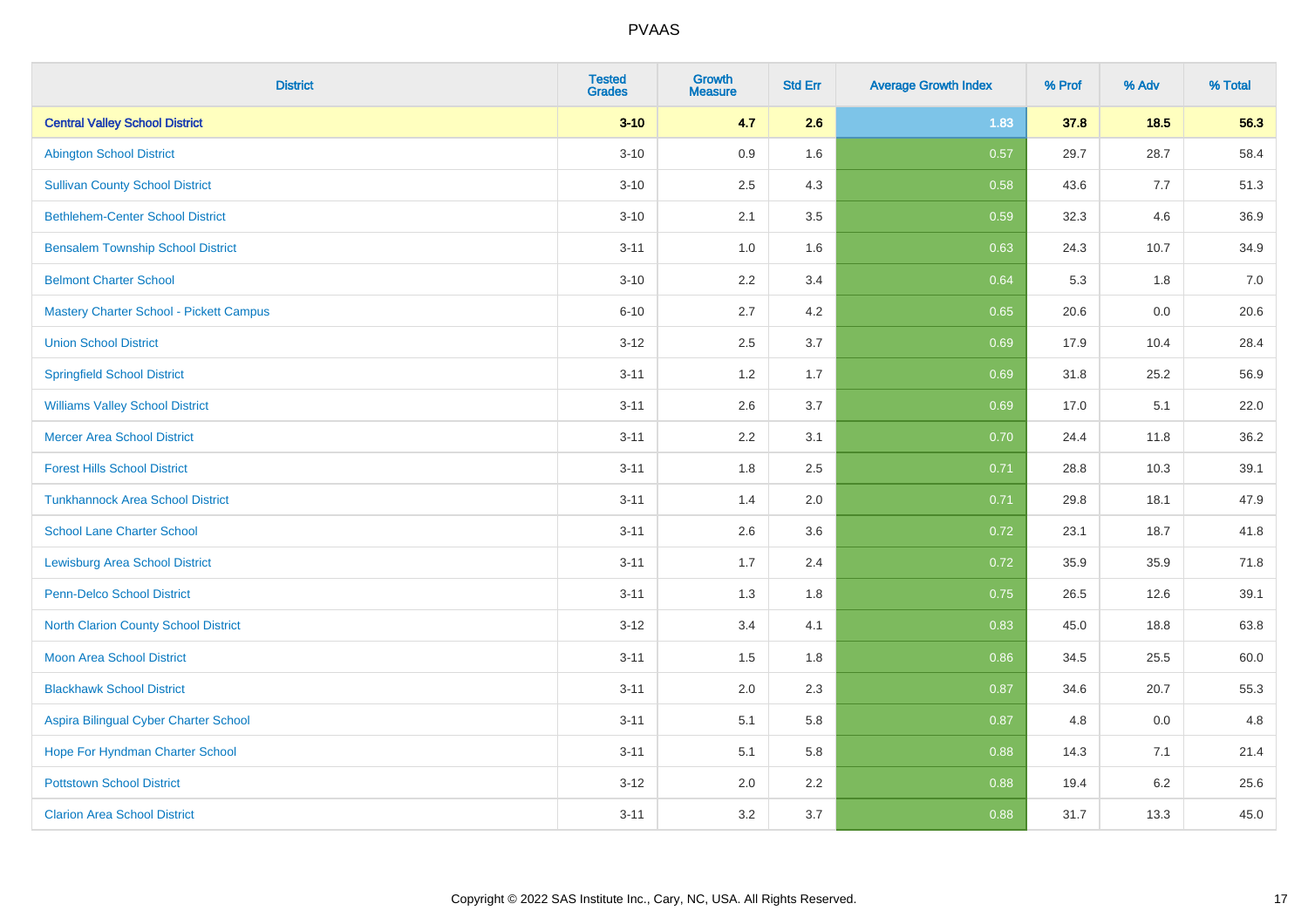| <b>District</b>                                 | <b>Tested</b><br><b>Grades</b> | <b>Growth</b><br><b>Measure</b> | <b>Std Err</b> | <b>Average Growth Index</b> | % Prof | % Adv | % Total |
|-------------------------------------------------|--------------------------------|---------------------------------|----------------|-----------------------------|--------|-------|---------|
| <b>Central Valley School District</b>           | $3 - 10$                       | 4.7                             | 2.6            | 1.83                        | 37.8   | 18.5  | 56.3    |
| <b>Eastern Lancaster County School District</b> | $3 - 12$                       | 2.9                             | 3.2            | 0.91                        | 35.2   | 36.4  | 71.6    |
| <b>Centennial School District</b>               | $3 - 10$                       | 1.5                             | 1.5            | 0.98                        | 23.6   | 12.4  | 36.0    |
| <b>West Jefferson Hills School District</b>     | $3 - 11$                       | 1.9                             | 1.9            | 0.99                        | 34.8   | 27.3  | 62.1    |
| <b>Galeton Area School District</b>             | $3 - 11$                       | 5.4                             | 5.4            | 1.01                        | 33.3   | 22.2  | 55.6    |
| Esperanza Academy Charter School                | $4 - 11$                       | 2.1                             | 2.1            | 1.01                        | 14.2   | 3.6   | 17.8    |
| <b>Brownsville Area School District</b>         | $3 - 12$                       | 3.9                             | 3.8            | 1.04                        | 22.0   | 8.5   | 30.5    |
| <b>Sharpsville Area School District</b>         | $3 - 11$                       | 3.8                             | 3.7            | 1.04                        | 41.1   | 23.2  | 64.3    |
| <b>Bermudian Springs School District</b>        | $3 - 11$                       | 2.5                             | 2.4            | 1.05                        | 31.8   | 23.5  | 55.3    |
| <b>Haverford Township School District</b>       | $3 - 11$                       | 1.4                             | 1.4            | 1.05                        | 36.7   | 26.3  | 63.0    |
| <b>Athens Area School District</b>              | $3 - 11$                       | 2.6                             | 2.3            | 1.11                        | 34.9   | 12.3  | 47.3    |
| <b>Southeast Delco School District</b>          | $3 - 10$                       | 3.9                             | 3.5            | 1.12                        | 18.6   | 3.4   | 22.0    |
| Esperanza Cyber Charter School                  | $3 - 11$                       | 7.1                             | 6.1            | 1.15                        | 8.8    | 2.9   | 11.8    |
| People For People Charter School                | $3 - 12$                       | 6.4                             | 5.6            | 1.15                        | 2.4    | 0.0   | 2.4     |
| <b>Newport School District</b>                  | $3 - 12$                       | $3.8\,$                         | 3.3            | 1.17                        | 38.8   | 10.4  | 49.2    |
| <b>Solanco School District</b>                  | $3 - 11$                       | 2.2                             | 1.8            | 1.18                        | 27.2   | 15.0  | 42.3    |
| <b>Upper Dublin School District</b>             | $3 - 12$                       | 2.1                             | 1.8            | 1.19                        | 34.7   | 30.0  | 64.7    |
| <b>Bellwood-Antis School District</b>           | $3 - 10$                       | 3.5                             | 2.8            | 1.24                        | 40.9   | 19.4  | 60.2    |
| <b>Bloomsburg Area School District</b>          | $3 - 10$                       | 4.3                             | 3.4            | 1.26                        | 36.5   | 20.6  | 57.1    |
| Johnsonburg Area School District                | $3 - 11$                       | 5.0                             | 3.9            | 1.27                        | 35.5   | 11.8  | 47.4    |
| <b>Purchase Line School District</b>            | $3 - 12$                       | 4.3                             | 3.3            | 1.30                        | 32.3   | 9.0   | 41.4    |
| Pennsylvania Virtual Charter School             | $3 - 11$                       | 4.4                             | 3.4            | 1.31                        | 29.8   | 21.2  | 51.0    |
| <b>Ringgold School District</b>                 | $3 - 11$                       | 2.9                             | 2.2            | 1.32                        | 23.8   | 13.3  | 37.1    |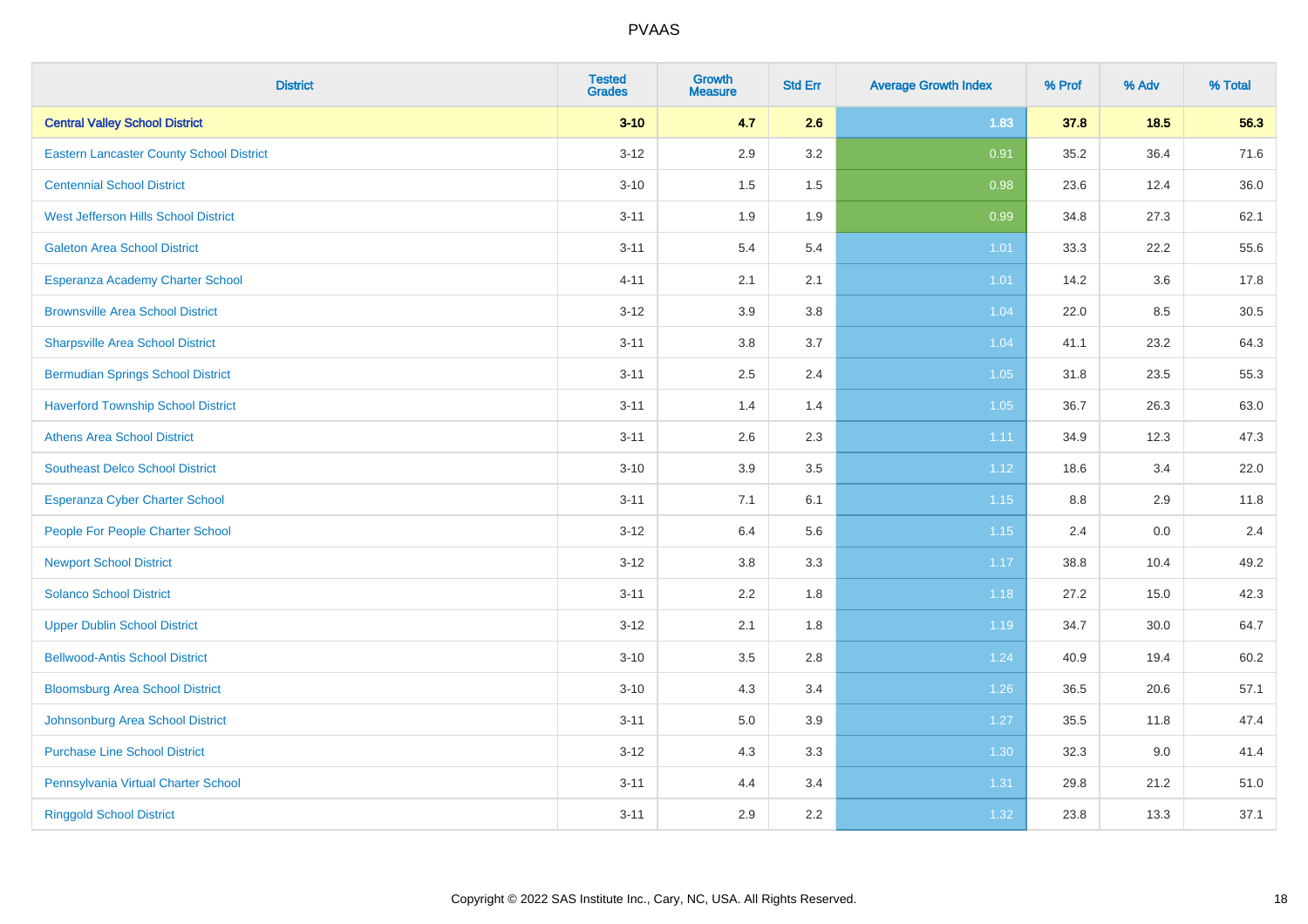| <b>District</b>                                | <b>Tested</b><br><b>Grades</b> | <b>Growth</b><br><b>Measure</b> | <b>Std Err</b> | <b>Average Growth Index</b> | % Prof | % Adv  | % Total |
|------------------------------------------------|--------------------------------|---------------------------------|----------------|-----------------------------|--------|--------|---------|
| <b>Central Valley School District</b>          | $3 - 10$                       | 4.7                             | 2.6            | 1.83                        | 37.8   | $18.5$ | 56.3    |
| <b>Keystone School District</b>                | $3 - 11$                       | 7.8                             | 5.7            | 1.37                        | 35.0   | 45.0   | 80.0    |
| Philipsburg-Osceola Area School District       | $3 - 11$                       | 4.1                             | 3.0            | 1.37                        | 22.5   | 16.2   | 38.8    |
| <b>Chestnut Ridge School District</b>          | $3 - 12$                       | 4.0                             | 2.9            | 1.38                        | 33.2   | 11.0   | 44.2    |
| <b>Conemaugh Township Area School District</b> | $3 - 12$                       | 4.8                             | 3.5            | 1.39                        | 30.9   | 27.8   | 58.8    |
| <b>Western Wayne School District</b>           | $3 - 11$                       | 3.6                             | 2.6            | 1.39                        | 30.8   | 16.2   | 47.0    |
| <b>Mastery Charter School - Thomas Campus</b>  | $3 - 10$                       | 7.9                             | 5.7            | 1.39                        | 12.5   | 0.0    | 12.5    |
| <b>Midd-West School District</b>               | $3 - 11$                       | 3.6                             | 2.6            | 1.42                        | 28.6   | 25.0   | 53.6    |
| <b>Conestoga Valley School District</b>        | $3 - 11$                       | 2.4                             | 1.7            | 1.43                        | 35.0   | 23.5   | 58.5    |
| Susquehanna Township School District           | $3 - 12$                       | 3.9                             | 2.7            | 1.45                        | 19.0   | 13.1   | 32.0    |
| <b>Northern Potter School District</b>         | $3 - 12$                       | 6.8                             | 4.6            | 1.48                        | 30.6   | 11.1   | 41.7    |
| <b>South Western School District</b>           | $3 - 12$                       | 2.5                             | 1.7            | 1.48                        | 36.2   | 19.7   | 55.9    |
| <b>Smethport Area School District</b>          | $3 - 12$                       | 5.8                             | 3.8            | 1.52                        | 24.6   | 20.0   | 44.6    |
| <b>Gateway School District</b>                 | $3 - 11$                       | 3.1                             | 2.0            | 1.55                        | 35.7   | 18.5   | 54.2    |
| <b>Fort Leboeuf School District</b>            | $3 - 11$                       | 3.5                             | 2.2            | 1.58                        | 32.0   | 16.8   | 48.8    |
| <b>Salisbury Township School District</b>      | $3 - 11$                       | 5.8                             | 3.6            | 1.62                        | 24.4   | 12.6   | 37.0    |
| <b>Halifax Area School District</b>            | $3 - 11$                       | 5.8                             | 3.5            | 1.64                        | 32.1   | 18.9   | 50.9    |
| Dr Robert Ketterer Charter School Inc          | $6 - 12$                       | 7.1                             | 4.3            | 1.66                        | 7.3    | 1.7    | 9.0     |
| <b>Waynesboro Area School District</b>         | $3 - 12$                       | 3.0                             | 1.8            | 1.67                        | 26.0   | 23.5   | 49.5    |
| <b>West Shore School District</b>              | $3 - 12$                       | 2.2                             | 1.3            | 1.68                        | 31.8   | 15.2   | 47.1    |
| <b>Penn-Trafford School District</b>           | $3 - 11$                       | 2.9                             | 1.8            | 1.68                        | 46.3   | 26.2   | 72.5    |
| <b>Port Allegany School District</b>           | $3 - 11$                       | 6.5                             | 3.7            | 1.74                        | 26.4   | 11.3   | 37.7    |
| Multicultural Academy Charter School           | $9 - 11$                       | 6.0                             | 3.4            | 1.77                        | 12.3   | 0.0    | 12.3    |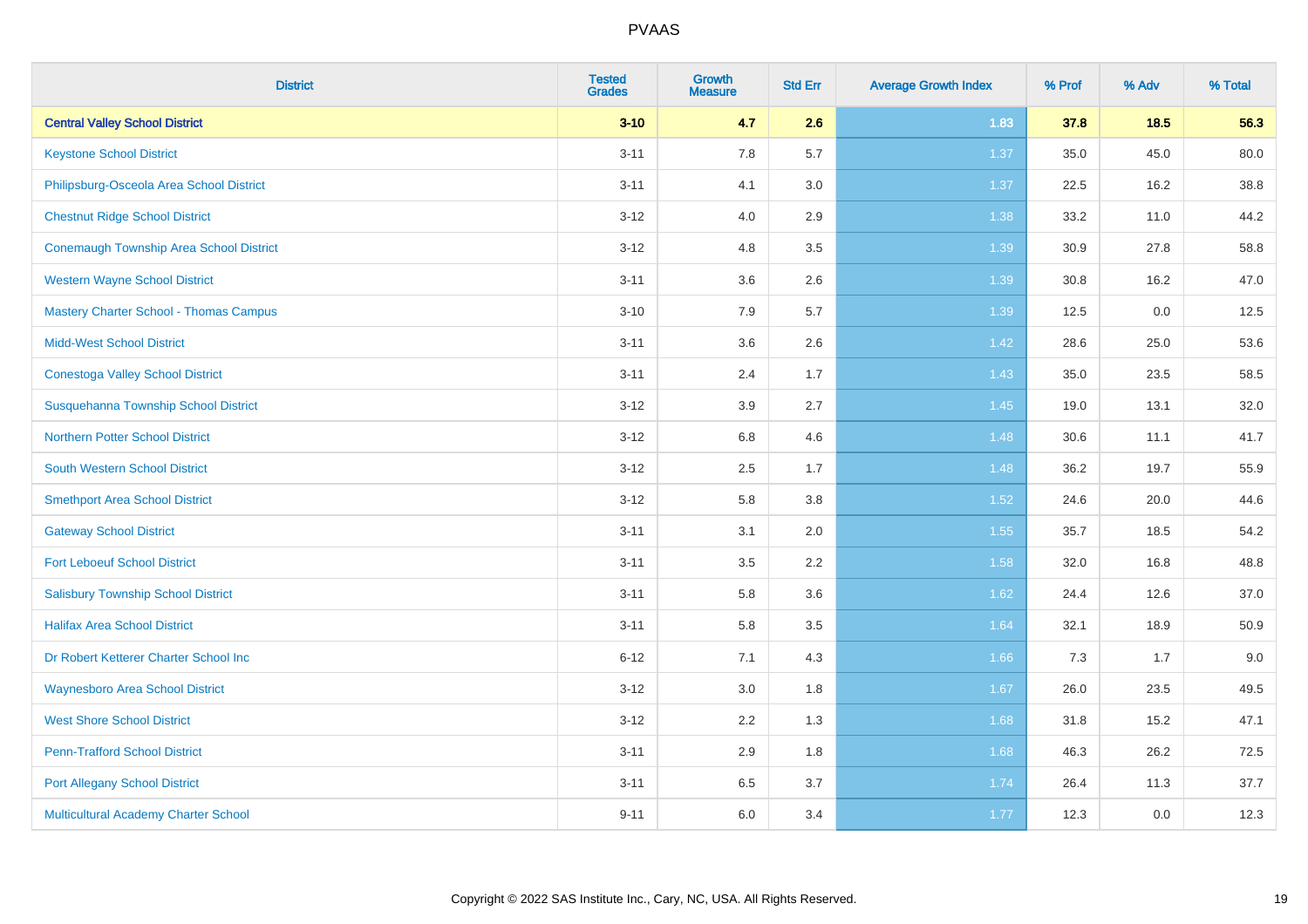| <b>District</b>                               | <b>Tested</b><br><b>Grades</b> | <b>Growth</b><br><b>Measure</b> | <b>Std Err</b> | <b>Average Growth Index</b> | % Prof | % Adv  | % Total |
|-----------------------------------------------|--------------------------------|---------------------------------|----------------|-----------------------------|--------|--------|---------|
| <b>Central Valley School District</b>         | $3 - 10$                       | 4.7                             | 2.6            | 1.83                        | 37.8   | $18.5$ | 56.3    |
| <b>Wyalusing Area School District</b>         | $3 - 12$                       | 5.7                             | 3.2            | 1.78                        | 38.6   | 12.9   | 51.4    |
| Leechburg Area School District                | $3 - 11$                       | 7.0                             | 3.9            | 1.79                        | 37.7   | 4.9    | 42.6    |
| Mt Lebanon School District                    | $3 - 11$                       | 2.4                             | 1.3            | 1.79                        | 39.3   | 37.4   | 76.8    |
| <b>Sayre Area School District</b>             | $3 - 11$                       | 5.8                             | 3.2            | 1.81                        | 30.3   | 21.0   | 51.3    |
| <b>Perkiomen Valley School District</b>       | $3 - 11$                       | 2.7                             | 1.5            | 1.83                        | 35.0   | 25.3   | 60.3    |
| <b>Central Valley School District</b>         | $3 - 10$                       | 4.7                             | 2.6            | 1.83                        | 37.8   | $18.5$ | 56.3    |
| <b>Eastern Lebanon County School District</b> | $3 - 11$                       | 4.0                             | 2.1            | 1.89                        | 23.5   | 11.5   | 35.0    |
| <b>United School District</b>                 | $3 - 11$                       | 6.3                             | 3.3            | 1.89                        | 38.8   | 16.3   | 55.0    |
| <b>Spring Grove Area School District</b>      | $3 - 11$                       | 3.9                             | 2.0            | 1.90                        | 30.0   | 23.0   | 53.0    |
| <b>Oswayo Valley School District</b>          | $3 - 12$                       | 9.9                             | 5.1            | 1.93                        | 26.5   | 44.1   | 70.6    |
| South Middleton School District               | $3 - 11$                       | 4.4                             | 2.2            | 1.95                        | 31.1   | 16.4   | 47.5    |
| Pennsylvania Distance Learning Charter School | $3 - 12$                       | $6.8\,$                         | 3.4            | 1.99                        | 19.8   | 6.2    | 25.9    |
| <b>Benton Area School District</b>            | $3 - 10$                       | 8.1                             | 4.0            | 2.01                        | 35.7   | 28.6   | 64.3    |
| <b>Keystone Central School District</b>       | $3 - 11$                       | 3.6                             | 1.8            | 2.04                        | 27.1   | 14.6   | 41.8    |
| Northampton Area School District              | $3 - 11$                       | 3.2                             | 1.5            | 2.05                        | 29.8   | 17.9   | 47.7    |
| Northeastern York School District             | $3 - 11$                       | 3.8                             | 1.8            | 2.11                        | 32.7   | 21.0   | 53.7    |
| <b>Muncy School District</b>                  | $3 - 11$                       | 6.9                             | 3.3            | 2.12                        | 37.6   | 18.8   | 56.4    |
| <b>Mckeesport Area School District</b>        | $3 - 12$                       | 4.6                             | 2.2            | 2.14                        | 21.1   | 4.4    | 25.5    |
| <b>Brookville Area School District</b>        | $3 - 11$                       | $6.8\,$                         | 3.1            | 2.19                        | 46.1   | 14.6   | 60.7    |
| Mastery Charter School - Hardy Williams       | $3 - 11$                       | 6.6                             | 3.0            | 2.21                        | 24.7   | 1.2    | 25.9    |
| <b>Blue Ridge School District</b>             | $3 - 11$                       | 8.3                             | 3.7            | 2.24                        | 29.6   | 9.3    | 38.9    |
| <b>Wallingford-Swarthmore School District</b> | $3 - 10$                       | 5.0                             | 2.2            | 2.25                        | 33.3   | 37.1   | 70.4    |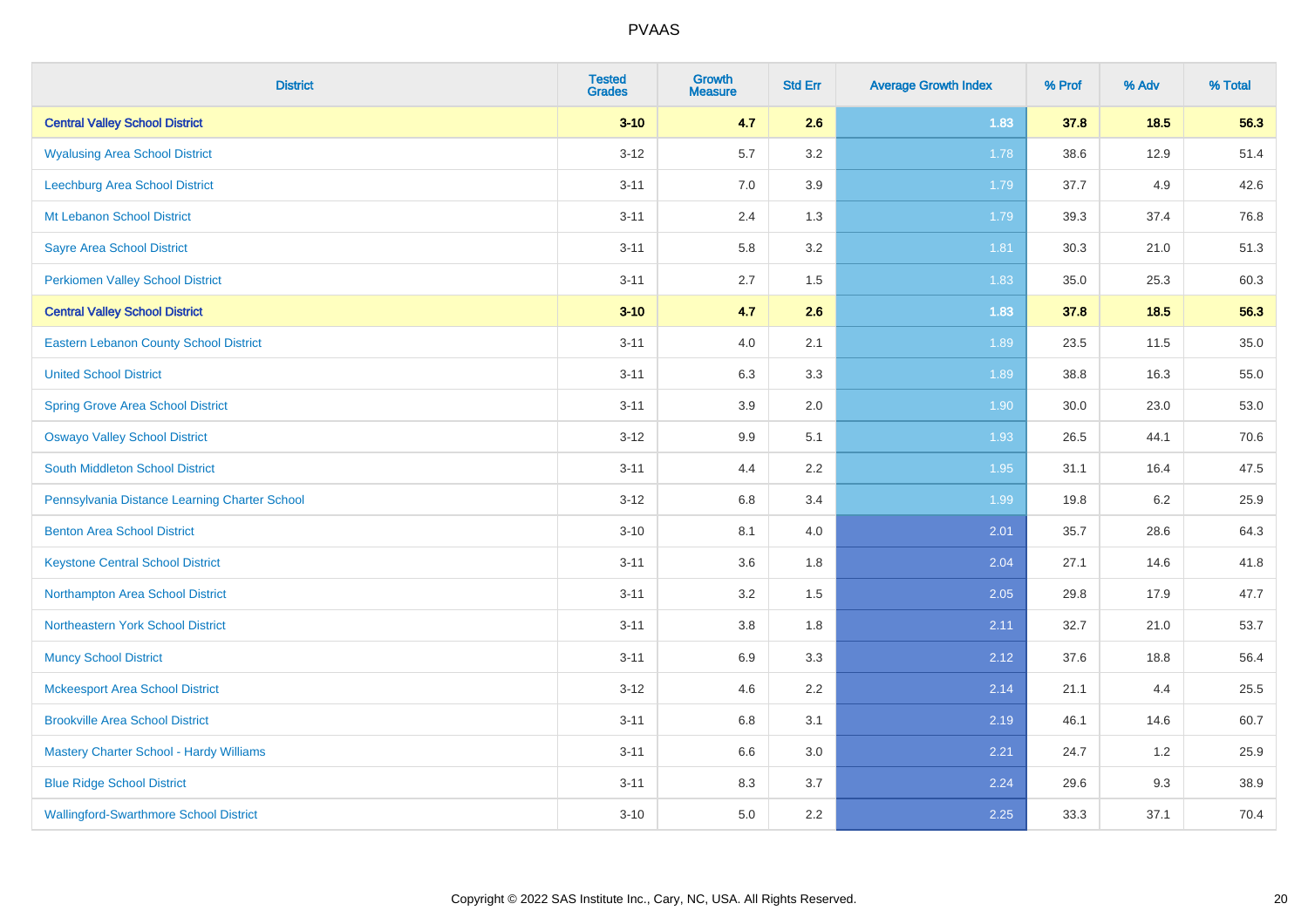| <b>District</b>                                    | <b>Tested</b><br><b>Grades</b> | <b>Growth</b><br><b>Measure</b> | <b>Std Err</b> | <b>Average Growth Index</b> | % Prof | % Adv  | % Total |
|----------------------------------------------------|--------------------------------|---------------------------------|----------------|-----------------------------|--------|--------|---------|
| <b>Central Valley School District</b>              | $3 - 10$                       | 4.7                             | 2.6            | 1.83                        | 37.8   | $18.5$ | 56.3    |
| <b>Glendale School District</b>                    | $3 - 10$                       | 7.9                             | 3.5            | 2.25                        | 42.6   | 9.3    | 51.8    |
| <b>East Pennsboro Area School District</b>         | $3 - 11$                       | 4.8                             | 2.1            | 2.26                        | 36.8   | 16.9   | 53.7    |
| <b>Brandywine Heights Area School District</b>     | $3 - 11$                       | 5.8                             | 2.6            | 2.27                        | 27.7   | 28.6   | 56.2    |
| Huntingdon Area School District                    | $3 - 11$                       | 5.8                             | 2.6            | 2.28                        | 27.8   | 17.4   | 45.2    |
| <b>Red Lion Area School District</b>               | $3 - 11$                       | 4.5                             | 1.9            | 2.31                        | 32.3   | 21.5   | 53.8    |
| <b>Bentworth School District</b>                   | $3 - 11$                       | 7.0                             | 3.0            | 2.36                        | 26.6   | 17.0   | 43.6    |
| Northern Lehigh School District                    | $3 - 12$                       | 6.1                             | 2.5            | 2.42                        | 21.4   | 18.0   | 39.3    |
| <b>Homer-Center School District</b>                | $3 - 11$                       | 8.8                             | 3.5            | 2.53                        | 38.0   | 17.7   | 55.8    |
| Northern Tioga School District                     | $3 - 12$                       | 6.8                             | 2.6            | 2.64                        | 25.0   | 16.9   | 41.9    |
| <b>Palisades School District</b>                   | $3 - 11$                       | 7.7                             | 2.9            | 2.66                        | 27.8   | 20.3   | 48.1    |
| <b>Commonwealth Charter Academy Charter School</b> | $3 - 10$                       | 4.2                             | 1.6            | 2.68                        | 27.0   | 15.6   | 42.5    |
| <b>Bedford Area School District</b>                | $3 - 11$                       | 6.4                             | 2.4            | 2.68                        | 31.0   | 20.6   | 51.6    |
| Saint Marys Area School District                   | $3 - 11$                       | 6.0                             | 2.2            | 2.69                        | 35.4   | 18.3   | 53.7    |
| <b>Crawford Central School District</b>            | $3 - 11$                       | 5.7                             | 2.1            | 2.71                        | 26.4   | 15.8   | 42.1    |
| Tamaqua Area School District                       | $3 - 12$                       | 6.5                             | 2.4            | 2.72                        | 34.3   | 17.5   | 51.8    |
| <b>Donegal School District</b>                     | $3 - 12$                       | 5.9                             | 2.2            | 2.72                        | 34.1   | 23.1   | 57.2    |
| <b>Great Valley School District</b>                | $3 - 11$                       | 5.4                             | 2.0            | 2.77                        | 33.8   | 33.5   | 67.3    |
| <b>South Butler County School District</b>         | $3 - 10$                       | 6.3                             | 2.2            | 2.80                        | 37.8   | 19.2   | 57.0    |
| <b>Canton Area School District</b>                 | $3 - 11$                       | 8.4                             | 2.9            | 2.92                        | 13.8   | 23.0   | 36.8    |
| <b>Bald Eagle Area School District</b>             | $3 - 11$                       | 7.6                             | 2.5            | 3.00                        | 31.6   | 15.6   | 47.3    |
| <b>Line Mountain School District</b>               | $3 - 11$                       | 11.7                            | 3.9            | 3.01                        | 40.4   | 42.3   | 82.7    |
| <b>Lower Dauphin School District</b>               | $3 - 11$                       | 5.3                             | 1.8            | 3.03                        | 30.6   | 26.8   | 57.5    |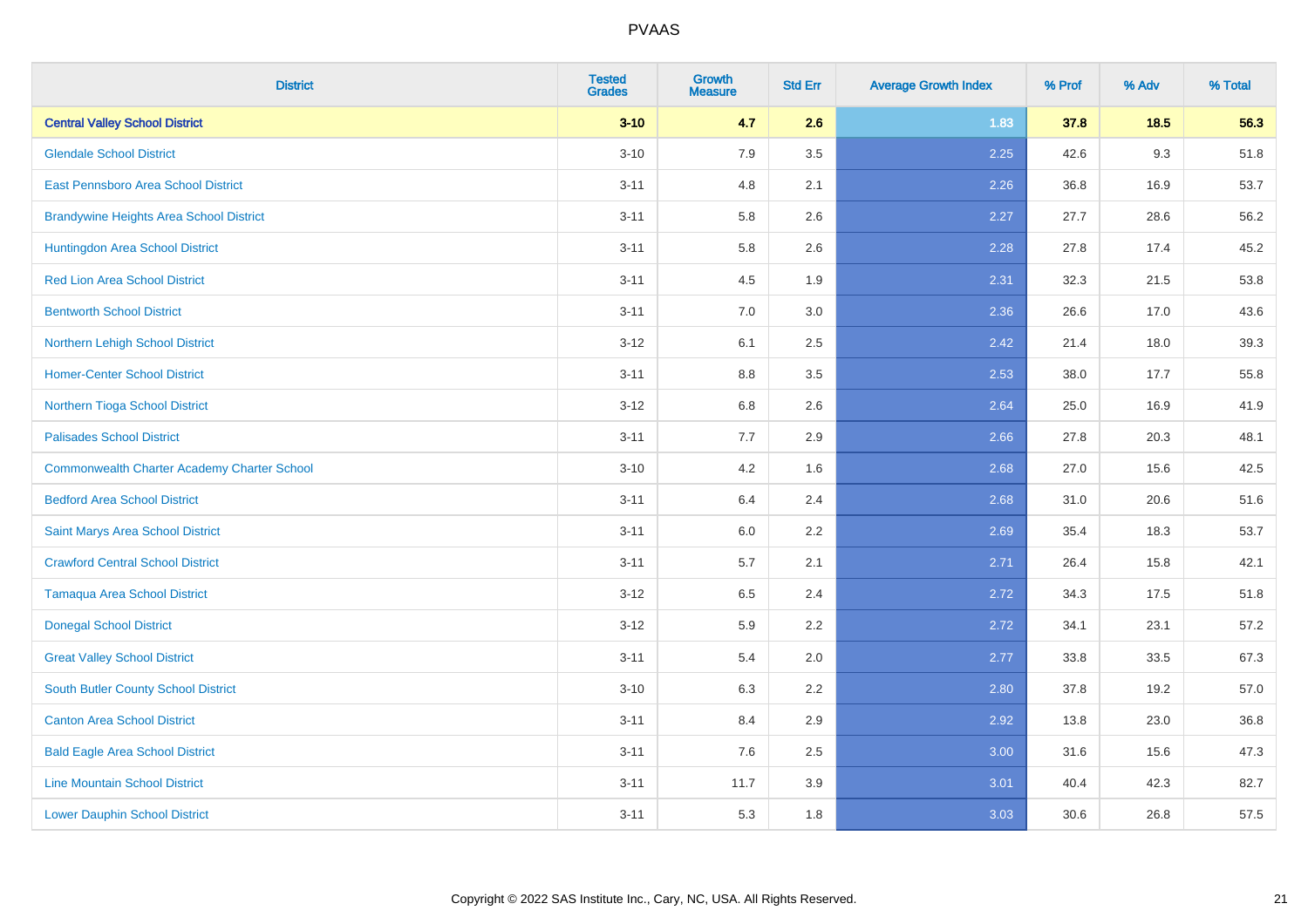| <b>District</b>                                 | <b>Tested</b><br><b>Grades</b> | <b>Growth</b><br><b>Measure</b> | <b>Std Err</b> | <b>Average Growth Index</b> | % Prof | % Adv  | % Total |
|-------------------------------------------------|--------------------------------|---------------------------------|----------------|-----------------------------|--------|--------|---------|
| <b>Central Valley School District</b>           | $3 - 10$                       | 4.7                             | 2.6            | 1.83                        | 37.8   | $18.5$ | 56.3    |
| Allegheny-Clarion Valley School District        | $3 - 10$                       | 12.3                            | 4.1            | 3.03                        | 33.3   | 19.0   | 52.4    |
| <b>Upper Perkiomen School District</b>          | $3 - 11$                       | 5.7                             | 1.9            | 3.04                        | 25.4   | 19.9   | 45.4    |
| <b>Kane Area School District</b>                | $3 - 10$                       | 8.8                             | 2.9            | 3.07                        | 31.4   | 19.8   | 51.2    |
| Capital Area School for the Arts Charter School | $9 - 11$                       | 14.2                            | 4.5            | 3.13                        | 27.5   | 30.0   | 57.5    |
| <b>Greenwood School District</b>                | $3 - 11$                       | 11.3                            | 3.6            | 3.14                        | 31.2   | 32.8   | 63.9    |
| 21st Century Cyber Charter School               | $6 - 12$                       | 6.6                             | 2.1            | 3.16                        | 29.0   | 21.8   | 50.8    |
| <b>Avon Grove Charter School</b>                | $3 - 11$                       | $9.8\,$                         | 3.1            | 3.18                        | 32.4   | 26.0   | 58.4    |
| <b>Apollo-Ridge School District</b>             | $3 - 12$                       | 9.5                             | 3.0            | 3.23                        | 34.0   | 9.4    | 43.4    |
| <b>Penncrest School District</b>                | $3 - 11$                       | 6.0                             | 1.9            | 3.24                        | 31.1   | 16.9   | 48.0    |
| Upper Dauphin Area School District              | $3 - 11$                       | 16.5                            | 5.1            | 3.26                        | 37.5   | 26.8   | 64.3    |
| <b>Steel Valley School District</b>             | $3 - 11$                       | 11.1                            | 3.3            | 3.33                        | 34.8   | 10.1   | 44.9    |
| South Fayette Township School District          | $3 - 11$                       | 6.0                             | 1.8            | 3.33                        | 32.2   | 38.3   | 70.5    |
| <b>Bellefonte Area School District</b>          | $3 - 11$                       | 6.7                             | 2.0            | 3.34                        | 28.8   | 21.5   | 50.2    |
| <b>Conrad Weiser Area School District</b>       | $3 - 11$                       | 7.1                             | 2.1            | 3.34                        | 28.2   | 14.4   | 42.6    |
| <b>Kutztown Area School District</b>            | $3-12$                         | 9.3                             | 2.8            | 3.34                        | 38.5   | 14.6   | 53.2    |
| Wilmington Area School District                 | $3 - 11$                       | 11.1                            | 3.3            | 3.37                        | 29.8   | 26.2   | 56.0    |
| <b>Fairview School District</b>                 | $3 - 11$                       | 8.3                             | 2.4            | 3.43                        | 41.9   | 34.9   | 76.7    |
| <b>Mars Area School District</b>                | $3 - 10$                       | 6.6                             | 1.9            | 3.45                        | 36.7   | 32.4   | 69.1    |
| <b>North Pocono School District</b>             | $3 - 11$                       | 13.1                            | 3.7            | 3.54                        | 31.4   | 33.3   | 64.7    |
| <b>York Suburban School District</b>            | $3 - 11$                       | 7.4                             | 2.1            | 3.55                        | 24.9   | 31.2   | 56.1    |
| Oil City Area School District                   | $3 - 11$                       | $8.6\,$                         | 2.4            | 3.56                        | 29.1   | 13.1   | 42.2    |
| <b>Tredyffrin-Easttown School District</b>      | $3 - 10$                       | 8.7                             | 2.4            | 3.57                        | 35.2   | 35.8   | 71.0    |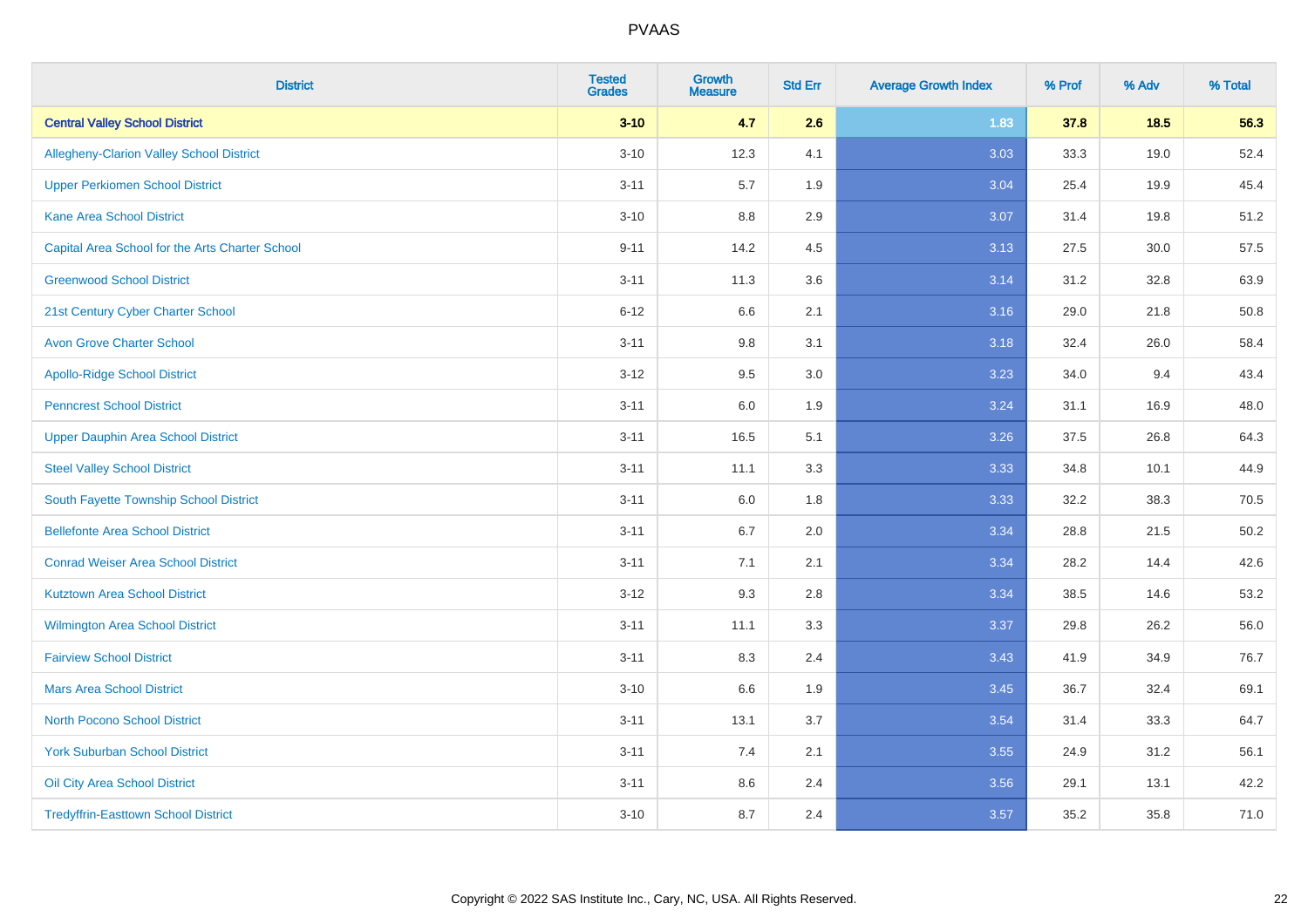| <b>District</b>                           | <b>Tested</b><br><b>Grades</b> | <b>Growth</b><br><b>Measure</b> | <b>Std Err</b> | <b>Average Growth Index</b> | % Prof | % Adv   | % Total |
|-------------------------------------------|--------------------------------|---------------------------------|----------------|-----------------------------|--------|---------|---------|
| <b>Central Valley School District</b>     | $3 - 10$                       | 4.7                             | 2.6            | 1.83                        | 37.8   | 18.5    | 56.3    |
| <b>William Penn School District</b>       | $3 - 12$                       | 7.0                             | 1.9            | 3.61                        | 14.0   | $7.2\,$ | 21.3    |
| <b>Reading School District</b>            | $3 - 11$                       | 4.3                             | 1.2            | 3.71                        | 16.8   | $6.0\,$ | 22.8    |
| <b>Spring Cove School District</b>        | $3 - 11$                       | 9.1                             | 2.4            | 3.77                        | 31.8   | 25.4    | 57.1    |
| <b>Dover Area School District</b>         | $3 - 12$                       | 7.1                             | 1.9            | 3.78                        | 33.0   | 18.7    | 51.7    |
| <b>Hampton Township School District</b>   | $3 - 11$                       | 7.4                             | 2.0            | 3.79                        | 37.9   | 39.2    | 77.0    |
| <b>Juniata County School District</b>     | $3 - 12$                       | 7.7                             | 2.0            | 3.81                        | 22.9   | 18.9    | 41.8    |
| <b>Hazleton Area School District</b>      | $3 - 11$                       | 6.0                             | 1.6            | 3.85                        | 20.5   | 9.0     | 29.5    |
| <b>Warrior Run School District</b>        | $3 - 11$                       | 10.5                            | 2.7            | 3.86                        | 34.1   | 16.8    | 50.9    |
| <b>Dallas School District</b>             | $3 - 11$                       | 8.1                             | 2.1            | 3.87                        | 32.4   | 22.4    | 54.8    |
| <b>Phoenixville Area School District</b>  | $3 - 11$                       | 7.3                             | 1.8            | 3.96                        | 32.3   | 27.6    | 59.8    |
| Abington Heights School District          | $3 - 11$                       | 6.7                             | 1.7            | 4.00                        | 33.8   | 31.7    | 65.5    |
| <b>Radnor Township School District</b>    | $3 - 12$                       | $7.5\,$                         | 1.9            | 4.03                        | 33.0   | 38.3    | 71.3    |
| Downingtown Area School District          | $3 - 11$                       | 4.4                             | 1.1            | 4.06                        | 30.1   | 32.0    | 62.2    |
| <b>Ephrata Area School District</b>       | $3 - 11$                       | 6.8                             | 1.7            | 4.08                        | 31.6   | 17.1    | 48.8    |
| <b>Valley View School District</b>        | $3 - 11$                       | 9.3                             | 2.2            | 4.18                        | 26.6   | 23.1    | 49.7    |
| <b>Elizabethtown Area School District</b> | $3 - 12$                       | 7.1                             | 1.7            | 4.19                        | 36.4   | 27.6    | 64.0    |
| <b>Laurel School District</b>             | $3 - 11$                       | 13.0                            | 3.1            | 4.19                        | 30.3   | 15.7    | 46.1    |
| Pennsylvania Leadership Charter School    | $3 - 11$                       | 8.0                             | 1.9            | 4.22                        | 33.1   | 27.8    | 60.9    |
| <b>Wallenpaupack Area School District</b> | $3 - 11$                       | 8.8                             | 2.1            | 4.28                        | 28.5   | 18.9    | 47.4    |
| Maritime Academy Charter School           | $3 - 10$                       | 13.2                            | 3.1            | 4.29                        | 24.0   | 1.3     | 25.3    |
| <b>Coudersport Area School District</b>   | $3 - 11$                       | 14.8                            | 3.4            | 4.33                        | 34.7   | 28.0    | 62.7    |
| <b>West Allegheny School District</b>     | $3 - 12$                       | 8.6                             | 2.0            | 4.34                        | 37.3   | 27.2    | 64.5    |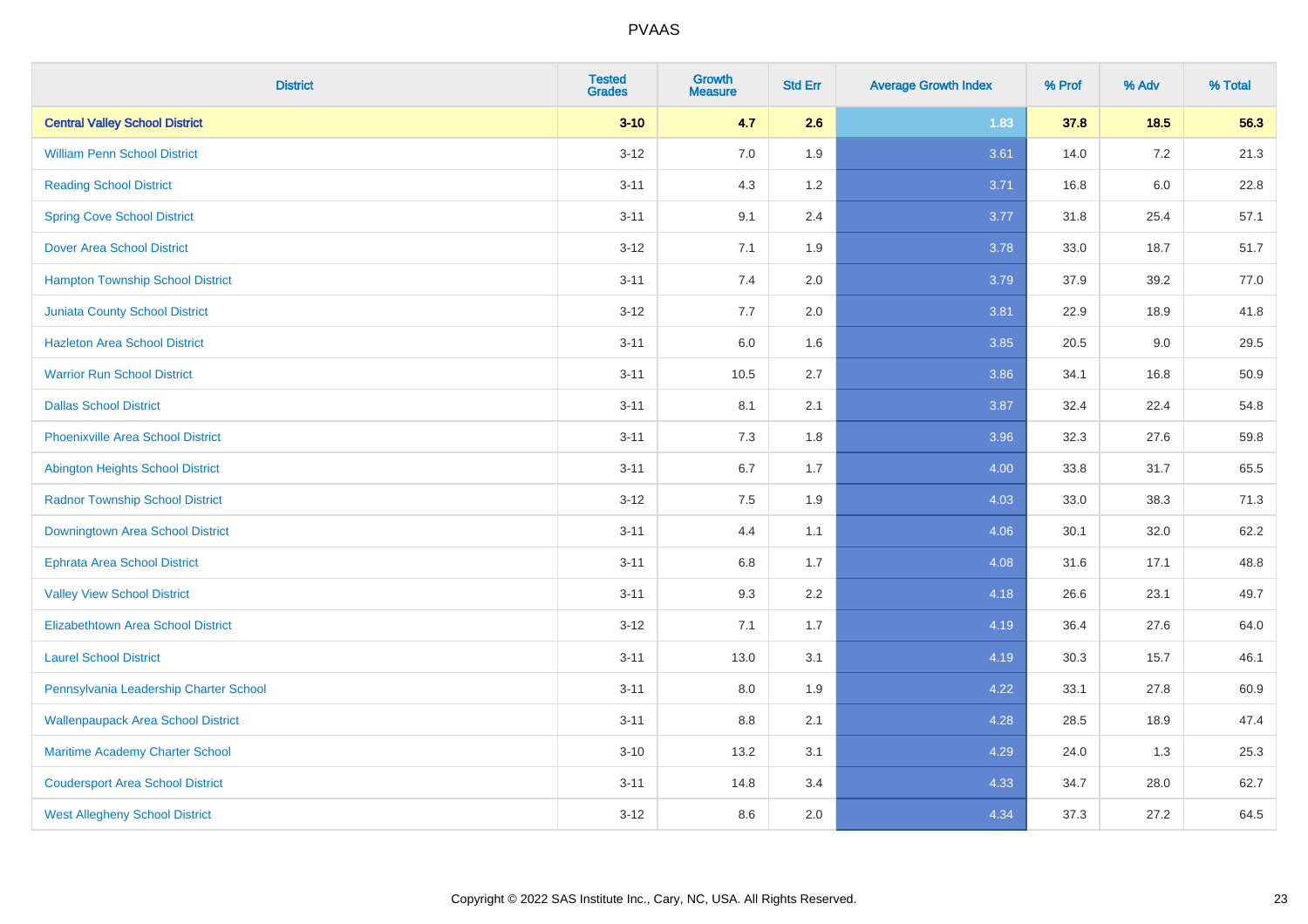| <b>District</b>                                | <b>Tested</b><br><b>Grades</b> | <b>Growth</b><br><b>Measure</b> | <b>Std Err</b> | <b>Average Growth Index</b> | % Prof | % Adv | % Total |
|------------------------------------------------|--------------------------------|---------------------------------|----------------|-----------------------------|--------|-------|---------|
| <b>Central Valley School District</b>          | $3 - 10$                       | 4.7                             | 2.6            | 1.83                        | 37.8   | 18.5  | 56.3    |
| <b>Lower Moreland Township School District</b> | $3 - 11$                       | 8.7                             | 2.0            | 4.35                        | 38.2   | 33.2  | 71.4    |
| <b>Pennsbury School District</b>               | $3 - 11$                       | 5.6                             | 1.3            | 4.38                        | 37.7   | 27.7  | 65.4    |
| <b>Montrose Area School District</b>           | $3 - 10$                       | 12.3                            | 2.8            | 4.41                        | 37.8   | 28.9  | 66.7    |
| <b>Conewago Valley School District</b>         | $3 - 12$                       | 7.6                             | 1.7            | 4.46                        | 41.3   | 19.4  | 60.6    |
| Northern York County School District           | $3 - 11$                       | 8.4                             | 1.8            | 4.63                        | 24.3   | 23.1  | 47.4    |
| <b>Stroudsburg Area School District</b>        | $3 - 11$                       | 7.5                             | 1.6            | 4.70                        | 30.4   | 18.3  | 48.7    |
| <b>West Perry School District</b>              | $3 - 11$                       | 11.0                            | 2.3            | 4.76                        | 26.9   | 20.5  | 47.4    |
| <b>Lakeland School District</b>                | $3 - 11$                       | 13.3                            | 2.8            | 4.80                        | 22.2   | 21.2  | 43.4    |
| <b>Penn Manor School District</b>              | $3 - 11$                       | 7.1                             | 1.5            | 4.82                        | 26.7   | 20.5  | 47.2    |
| <b>Iroquois School District</b>                | $3 - 11$                       | 13.6                            | 2.8            | 4.83                        | 33.3   | 16.0  | 49.4    |
| <b>Lehighton Area School District</b>          | $3 - 11$                       | 11.4                            | 2.4            | 4.84                        | 30.5   | 24.9  | 55.3    |
| <b>Belle Vernon Area School District</b>       | $3 - 11$                       | 11.1                            | 2.3            | 4.88                        | 31.6   | 25.4  | 57.1    |
| <b>Quaker Valley School District</b>           | $3 - 11$                       | 12.2                            | 2.5            | 4.90                        | 39.5   | 26.4  | 65.9    |
| <b>Easton Area School District</b>             | $3 - 12$                       | 6.3                             | 1.3            | 4.91                        | 24.1   | 13.0  | 37.1    |
| <b>Berlin Brothersvalley School District</b>   | $3 - 11$                       | 19.6                            | 4.0            | 4.93                        | 28.3   | 41.3  | 69.6    |
| <b>Pennridge School District</b>               | $3 - 10$                       | 7.4                             | 1.5            | 5.10                        | 32.0   | 27.6  | 59.6    |
| Pen Argyl Area School District                 | $3 - 12$                       | 12.8                            | 2.5            | 5.10                        | 28.5   | 23.8  | 52.3    |
| <b>Fleetwood Area School District</b>          | $3 - 10$                       | 10.4                            | 2.0            | 5.19                        | 31.7   | 25.8  | 57.5    |
| <b>West Branch Area School District</b>        | $3 - 11$                       | 17.0                            | 3.3            | 5.20                        | 47.1   | 19.1  | 66.2    |
| <b>Cornwall-Lebanon School District</b>        | $3 - 11$                       | 8.2                             | 1.6            | 5.24                        | 28.0   | 20.5  | 48.6    |
| <b>Avon Grove School District</b>              | $3 - 10$                       | 7.6                             | 1.4            | 5.29                        | 33.7   | 33.2  | 67.0    |
| Penns Valley Area School District              | $3 - 12$                       | 14.1                            | 2.6            | 5.33                        | 29.6   | 23.3  | 52.9    |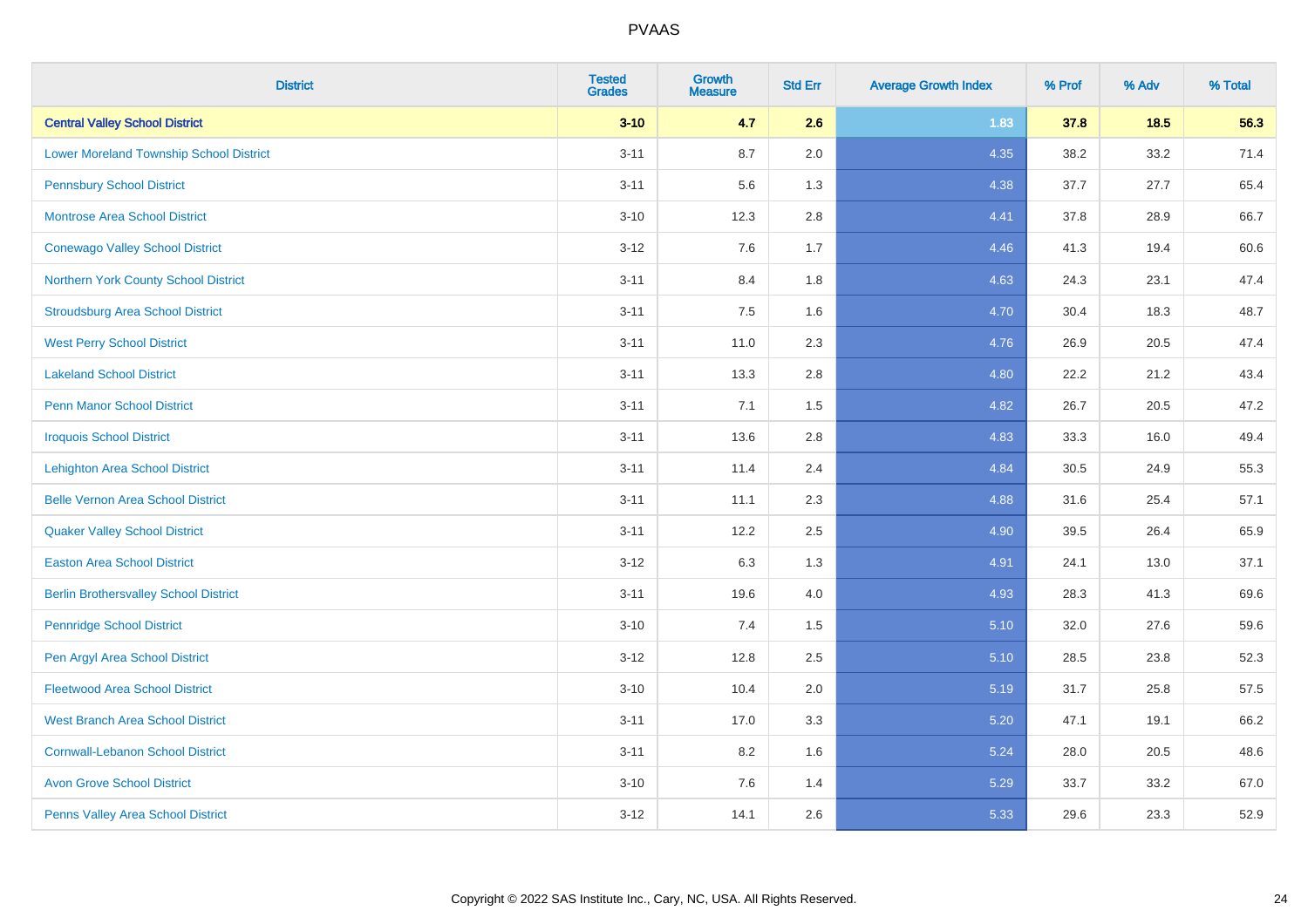| <b>District</b>                           | <b>Tested</b><br><b>Grades</b> | <b>Growth</b><br><b>Measure</b> | <b>Std Err</b> | <b>Average Growth Index</b> | % Prof | % Adv | % Total |
|-------------------------------------------|--------------------------------|---------------------------------|----------------|-----------------------------|--------|-------|---------|
| <b>Central Valley School District</b>     | $3 - 10$                       | 4.7                             | 2.6            | 1.83                        | 37.8   | 18.5  | 56.3    |
| <b>Lake-Lehman School District</b>        | $3 - 11$                       | 14.9                            | 2.8            | 5.34                        | 25.8   | 22.5  | 48.3    |
| <b>Pine-Richland School District</b>      | $3 - 11$                       | 9.3                             | 1.7            | 5.56                        | 42.3   | 35.8  | 78.1    |
| <b>Hermitage School District</b>          | $3 - 12$                       | 14.0                            | 2.5            | 5.59                        | 34.0   | 27.0  | 61.0    |
| Lampeter-Strasburg School District        | $3-12$                         | 11.0                            | 1.9            | 5.69                        | 35.4   | 32.3  | 67.7    |
| <b>Pequea Valley School District</b>      | $3 - 11$                       | 18.0                            | 3.1            | 5.74                        | 29.2   | 37.5  | 66.7    |
| <b>Harbor Creek School District</b>       | $3 - 11$                       | 13.4                            | 2.3            | 5.80                        | 34.5   | 40.7  | 75.2    |
| <b>Blue Mountain School District</b>      | $3 - 10$                       | 12.2                            | 2.1            | 5.81                        | 30.7   | 26.1  | 56.8    |
| <b>Punxsutawney Area School District</b>  | $3 - 11$                       | 15.8                            | 2.7            | 5.83                        | 18.6   | 29.0  | 47.6    |
| <b>Indiana Area School District</b>       | $3 - 11$                       | 12.0                            | 2.0            | 5.98                        | 30.0   | 30.4  | 60.3    |
| <b>Agora Cyber Charter School</b>         | $3 - 11$                       | 14.6                            | 2.4            | 6.03                        | 24.7   | 19.5  | 44.2    |
| <b>Franklin Regional School District</b>  | $3 - 11$                       | 11.3                            | 1.8            | 6.13                        | 30.0   | 35.0  | 65.0    |
| <b>Tuscarora School District</b>          | $3 - 11$                       | 13.4                            | 2.2            | 6.20                        | 37.1   | 26.3  | 63.4    |
| <b>Armstrong School District</b>          | $3 - 11$                       | 9.8                             | 1.6            | 6.22                        | 32.8   | 24.6  | 57.4    |
| <b>Cocalico School District</b>           | $3 - 11$                       | 12.3                            | 1.9            | 6.48                        | 28.2   | 32.3  | 60.5    |
| <b>Manheim Central School District</b>    | $3 - 11$                       | 12.8                            | 2.0            | 6.52                        | 27.8   | 35.4  | 63.2    |
| <b>Neshaminy School District</b>          | $3 - 11$                       | 8.6                             | 1.3            | 6.56                        | 31.3   | 23.9  | 55.2    |
| <b>Millcreek Township School District</b> | $3 - 11$                       | 9.1                             | 1.4            | 6.61                        | 34.5   | 30.1  | 64.6    |
| <b>Methacton School District</b>          | $3 - 11$                       | 11.0                            | 1.6            | 6.94                        | 36.0   | 33.6  | 69.6    |
| <b>Camp Hill School District</b>          | $3-12$                         | 20.7                            | 2.9            | 7.00                        | 32.3   | 41.4  | 73.7    |
| <b>Whitehall-Coplay School District</b>   | $3 - 11$                       | 11.8                            | 1.7            | 7.06                        | 32.3   | 21.7  | 54.0    |
| <b>Upper Merion Area School District</b>  | $3 - 11$                       | 14.0                            | 2.0            | 7.15                        | 34.4   | 32.6  | 67.0    |
| <b>Danville Area School District</b>      | $3 - 11$                       | 18.4                            | 2.6            | 7.19                        | 32.0   | 46.1  | 78.1    |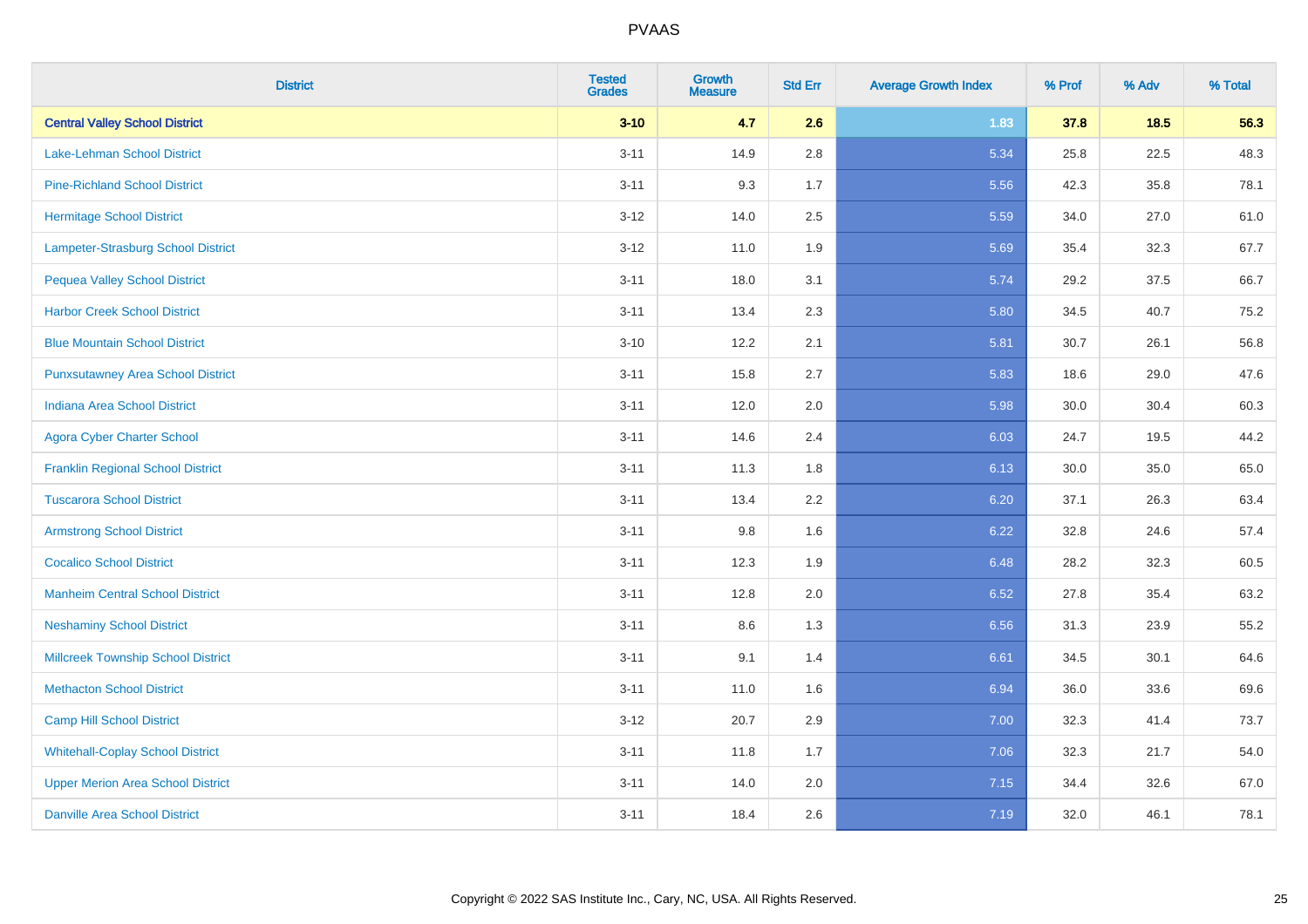| <b>District</b>                               | <b>Tested</b><br><b>Grades</b> | <b>Growth</b><br><b>Measure</b> | <b>Std Err</b> | <b>Average Growth Index</b> | % Prof | % Adv | % Total |
|-----------------------------------------------|--------------------------------|---------------------------------|----------------|-----------------------------|--------|-------|---------|
| <b>Central Valley School District</b>         | $3 - 10$                       | 4.7                             | 2.6            | 1.83                        | 37.8   | 18.5  | 56.3    |
| <b>Mountain View School District</b>          | $3 - 11$                       | 24.2                            | 3.4            | 7.20                        | 45.8   | 37.3  | 83.0    |
| <b>Manheim Township School District</b>       | $3 - 12$                       | 10.9                            | 1.5            | 7.51                        | 30.9   | 31.0  | 61.9    |
| <b>East Penn School District</b>              | $3 - 11$                       | 8.9                             | 1.2            | 7.61                        | 32.8   | 26.4  | 59.2    |
| <b>Mifflin County School District</b>         | $3 - 11$                       | 12.3                            | 1.6            | 7.69                        | 35.1   | 15.1  | 50.3    |
| <b>Upper Saint Clair School District</b>      | $3 - 11$                       | 13.8                            | 1.8            | 7.86                        | 32.2   | 44.5  | 76.7    |
| <b>Peters Township School District</b>        | $3 - 11$                       | 14.1                            | 1.7            | 8.16                        | 35.2   | 41.6  | 76.8    |
| <b>Collegium Charter School</b>               | $3 - 10$                       | 21.2                            | 2.6            | 8.18                        | 25.4   | 16.4  | 41.8    |
| <b>Upper Darby School District</b>            | $3 - 12$                       | 11.2                            | 1.4            | 8.28                        | 23.8   | 11.8  | 35.6    |
| <b>Saucon Valley School District</b>          | $3 - 11$                       | 18.9                            | 2.2            | 8.48                        | 26.0   | 39.6  | 65.6    |
| <b>Southern York County School District</b>   | $3 - 11$                       | 15.5                            | 1.8            | 8.48                        | 37.6   | 29.2  | 66.8    |
| <b>Central York School District</b>           | $3 - 12$                       | 12.9                            | 1.5            | 8.64                        | 31.4   | 24.1  | 55.5    |
| <b>Marple Newtown School District</b>         | $3 - 11$                       | 20.6                            | 2.3            | 8.95                        | 31.1   | 42.7  | 73.8    |
| Palmyra Area School District                  | $3 - 11$                       | 16.2                            | 1.8            | 9.02                        | 38.8   | 34.0  | 72.8    |
| <b>Unionville-Chadds Ford School District</b> | $3 - 11$                       | 15.8                            | 1.7            | 9.12                        | 31.2   | 48.0  | 79.2    |
| <b>Wayne Highlands School District</b>        | $3 - 11$                       | 22.5                            | 2.5            | 9.16                        | 33.8   | 40.4  | 74.2    |
| Fox Chapel Area School District               | $3 - 11$                       | 17.6                            | 1.9            | 9.47                        | 22.9   | 52.0  | 74.9    |
| <b>Delaware Valley School District</b>        | $3 - 11$                       | 15.7                            | 1.6            | 9.62                        | 36.7   | 32.1  | 68.8    |
| <b>New Hope-Solebury School District</b>      | $3 - 11$                       | 28.8                            | 2.9            | 9.77                        | 31.6   | 50.0  | 81.6    |
| <b>Loyalsock Township School District</b>     | $3-12$                         | 26.7                            | 2.7            | 9.92                        | 36.8   | 35.1  | 71.9    |
| <b>Derry Township School District</b>         | $3 - 10$                       | 20.1                            | 2.0            | 10.20                       | 32.8   | 46.9  | 79.7    |
| <b>Hempfield School District</b>              | $3 - 11$                       | 13.4                            | 1.3            | 10.53                       | 29.9   | 36.8  | 66.7    |
| <b>Warwick School District</b>                | $3 - 11$                       | 21.7                            | 1.8            | 11.76                       | 27.7   | 36.3  | 64.0    |